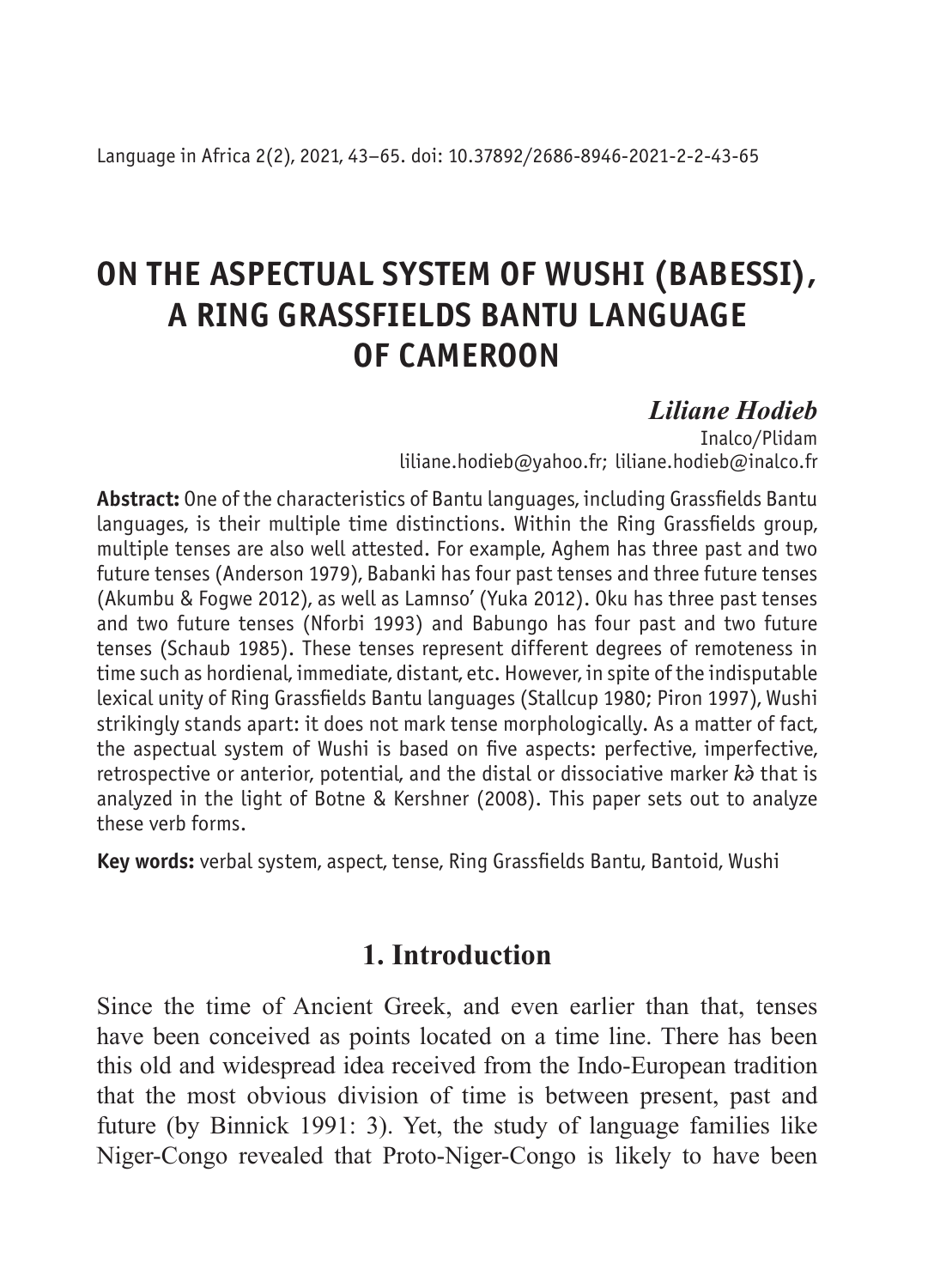an aspect-prominent language and not a tense-aspect language (Nurse 2008: 260), and many other languages in the world have no tenses but only aspect, suggesting that aspect is more fundamental than tense (Nurse 2008: 177; Nurse & Devos 2019: 210). Thus, the multiple time distinction attested in Bantu languages including (Ring) Grassfields Bantu was deemed to be an innovation (Nurse 2008: 22). In this respect and despite the indisputable unity of the Ring group – they share 57 per cent of lexical similarity according to (Piron 1997: 579) – Wushi (also known as Babessi), a South Ring Grassfields Bantu language spoken in the northwest region of Cameroon, strikingly stands out for its aspect-prominent character. By its tenseless system, Wushi closely resembles Proto-Niger-Congo and early Niger-Congo (Nurse 2008: 68), as well as most western Bantoid languages and some Mambiloid languages.<sup>1</sup> Indeed, tense is not marked morphologically in Wushi. It has five aspectual distinctions: perfective, imperfective, retrospective,<sup>2</sup> potential and dissociative or distal, whether toward distal past or toward distal future.

In this paper I will first introduce the Wushi language and the structure of the verb in Wushi. I will then turn to each aspectual morpheme and conclude by proposing possible historical paths that led to the current aspectual system of Wushi.

# **2. The Wushi language**

### **2.1. The context and data**

Wushi is an underdescribed language spoken in the Babessi village of the Ndop plain, in the northwest region of Cameroon which is part of the Grassfields. Together with the southwest, these two regions constitute the Anglophone Cameroon. I undertook the description of Wushi as a PhD candidate a few years ago, after realising the critical

<sup>1</sup> Personal communication from John Watters.

<sup>2</sup> Retrospective or Anterior or Perfect.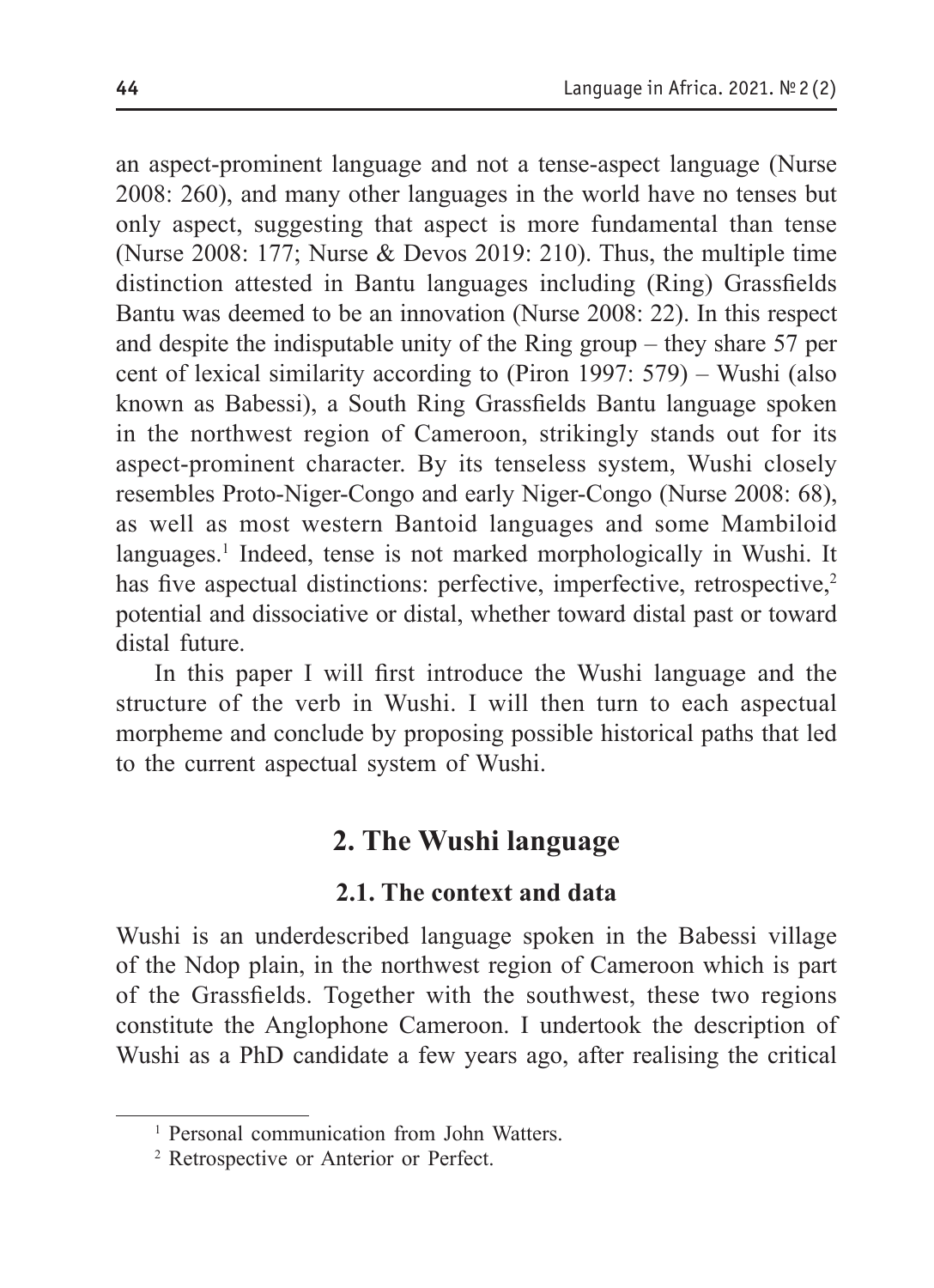paucity of documentation on or in the language, as compared with other Grassfields Bantu languages. At that time, there was not a single document on Wushi. It is only recently that I discovered a phonological sketch of Wushi written in 2018 by Robinson – who sent it to me personally – and produced by SIL Cameroon, but it has never been published. Apart from that, a short wordlist is included in the internal classification of Bantoid languages published by Piron (1997). Due to the civil war going on in the Anglophone region of Cameroon, the field is inaccessible since 2016. Many Cameroonians went to seek refuge in Nigeria. Consequently, I have been working remotely (i.e. using different means of telecommunication including email and phone) with my language assistant, who is a native speaker of Wushi. He used to live in the village, then in Bamenda, the capital of the northwest region. Since the war broke out, he lives in Yaounde.

The data consists of a wordlist of 1500 words and about 500 sentences all elicited. It also comprises the translation (about 1500 words long) from English to Wushi of an extract of the narrative biblical flood (Story of Noah), taken from the book of Genesis. It was translated and recorded by my language assistant. In the course of data collection, transcription and analysis, I have had several discussions with my language assistant on various points in the data for clarification. Therefore, the examples are taken from personal notes and from my PhD dissertation which should soon be published. The scarcity of documentation on Wushi as well as the socio-political crisis ravaging the Anglophone region of Cameroon makes the language to be definitely threatened.

#### **2.2. The structure of the verb**

The canonical verb in Wushi, like in other Grassfields Bantu languages, is monosyllabic. The only verbal prefix is *ì‑*, discussed in section 3.3, whereas three productive suffixes are attested, which are the verbal extensions *‑sə̀* (causative), *‑tə̀* (iterative) and *‑nə̀* (quality, state). For most verbs the suffix is frozen to the root, so that the suffixless form of those verbs is no longer used. For example see (1).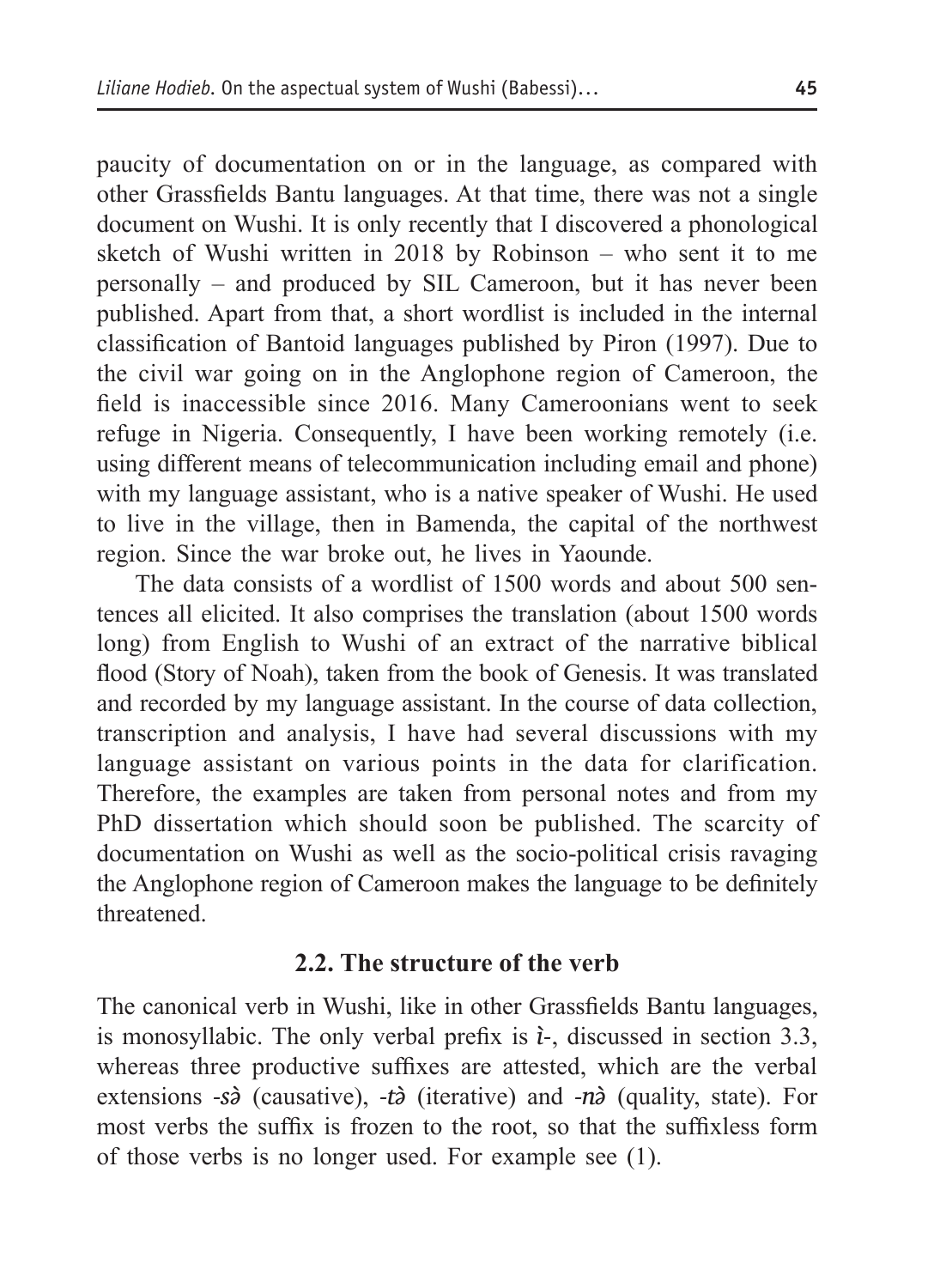(1) *‑sə̀ ‑tə̀ ‑nə̀ dàː* 'to be long' 'to lengthen' 'to burn' 'to roast' *dàːsə́ twàː twàːtə̀* – *tʃwə̀nə̀* 'to be fierce' – *bísə́* 'to soften' – *pàʔtə̀* 'to clap' – *twɔ̂bʊ́ːnə́* 'to be angry'

The hyphen means the verb base, i.e. the form without the suffix, does not exist. Most of the verbs have the suffix frozen with the base and therefore carry the meaning implied by the suffix. However, no verb displaying  $-n\delta$  has its base form attested. So, concerning this verbal extension, the freezing process seems to be complete. Besides these suffixes, the structure of the verb is very analytical. In other words, what is expressed by affixes in Bantu languages is expressed by separate morphemes in Wushi and in Ring Grassfields Bantu languages in general (Kießling 2011). This is particularly manifested through the extensive use of auxiliaries, prepositions and adverbials, with a CV shape. The verbal structure is as follows in (2).

(2) Subject + Mood/Negation + Aspect + Verb + Object

As the structure in (2) reveals, there is no tense marker in Wushi. Only aspect is morphologically marked. In the following sections, we will see how the aspectual system is organized and then conclude by considering the significance of this feature for the understanding of Bantoid languages.

# **3. Aspect**

## **3.1. Perfective (PFV)**

In Bantoid languages without tense, perfective is commonly the least marked<sup>3</sup>. It is unmarked in most Bantu languages (Nurse 2008: 24), just like in Wushi. Perfective widely is used in two senses: "(1) to contrast with imperfective or progressive, (2) to represent a situation as a single

<sup>3</sup> Personal communication from John Watters.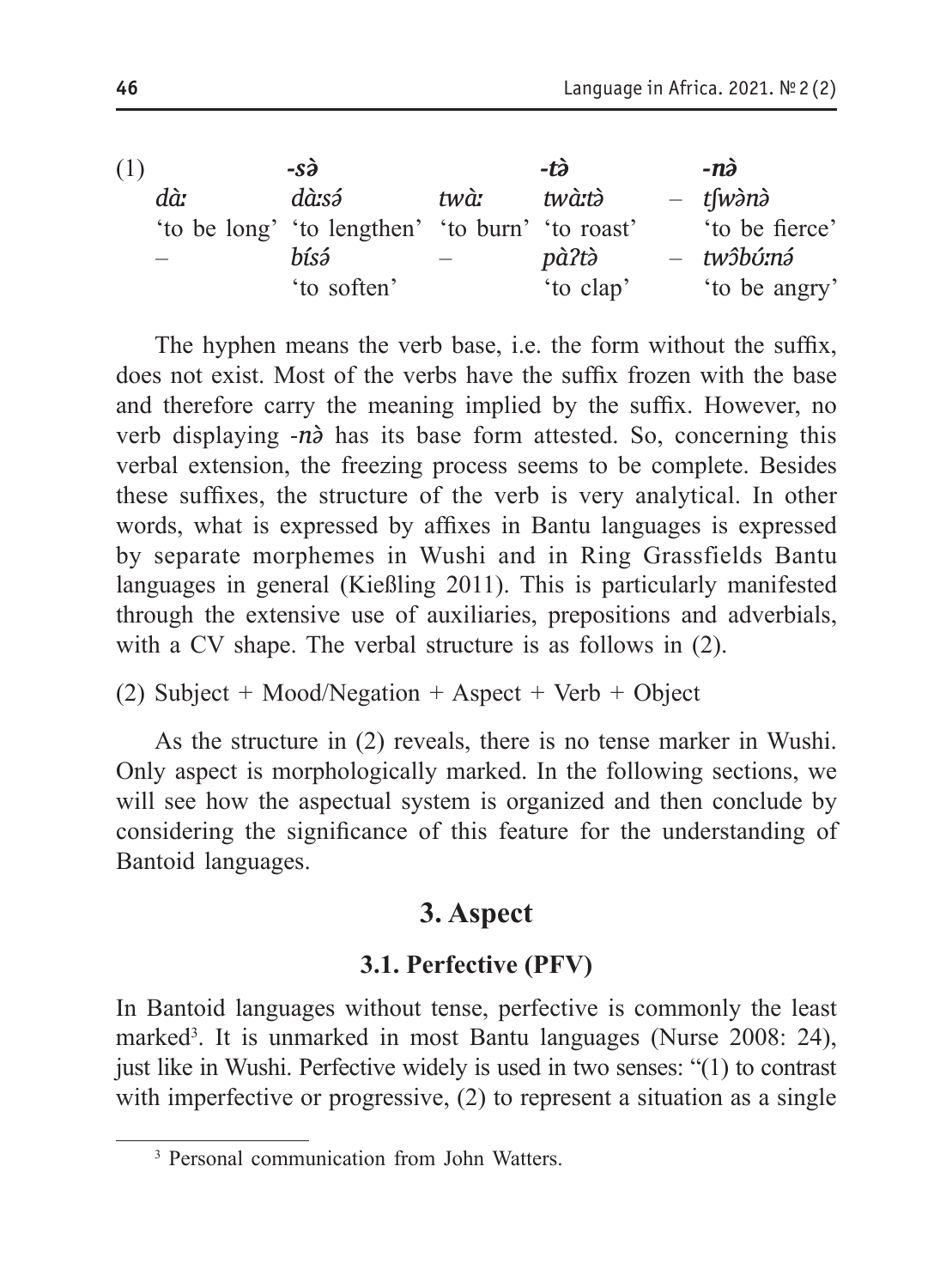bounded complete whole" (Nurse 2008: 314). These two senses are attested in Wushi. Thus, unlike imperfective aspect whose focus is on the internal constituent phases of the event, perfective aspect is concerned with the discrete or unified nature of the situation. Moreover, "perfective is similar or identical to [what others call ponctual], factitive (Welmers 1973), performative (Hewson & Bubenik 1997), accompli (Francophone writers), completive (Bybee et al. 1994: 57)" (Nurse 2008: 314). Therefore, perfective aspect can be expressed with situations referring to past, present of future time, depending on the adverbials and/or context. However, the default reading is past time reference as seen in the following examples.

(3) *ŋə́ ɲǔ kà*<sup>4</sup> *ŋə́ ɲǔ kà* 3sg run fast 'He ran fast.'

In the sentence in (3), we do not know whether the person 'he' ran fast habitually or whether he did so repeatedly. What is conveyed here is simply the fact that he ran fast. Now, generally speaking, the presence of an adverbial may provide additional information on the process. However, in this case the adverb 'fast' does not inform us about the constituent phases of the process, but only qualifies or describes it as a whole.

The following examples further illustrate the default past tense reading emanating from the absence of marker, thereby indicating perfective.

(4) *wú bvə̌ fáā jáŋgə̀ mvo᷇ wú bvə̌ fáá ̀ já-ŋgə̀ mvo᷇* people give.birth twins year-cl8 ten 'The twins were born ten years ago.'

<sup>4</sup> In examples where the second line is identical to the first, it means there is no difference between the underlying and surface forms.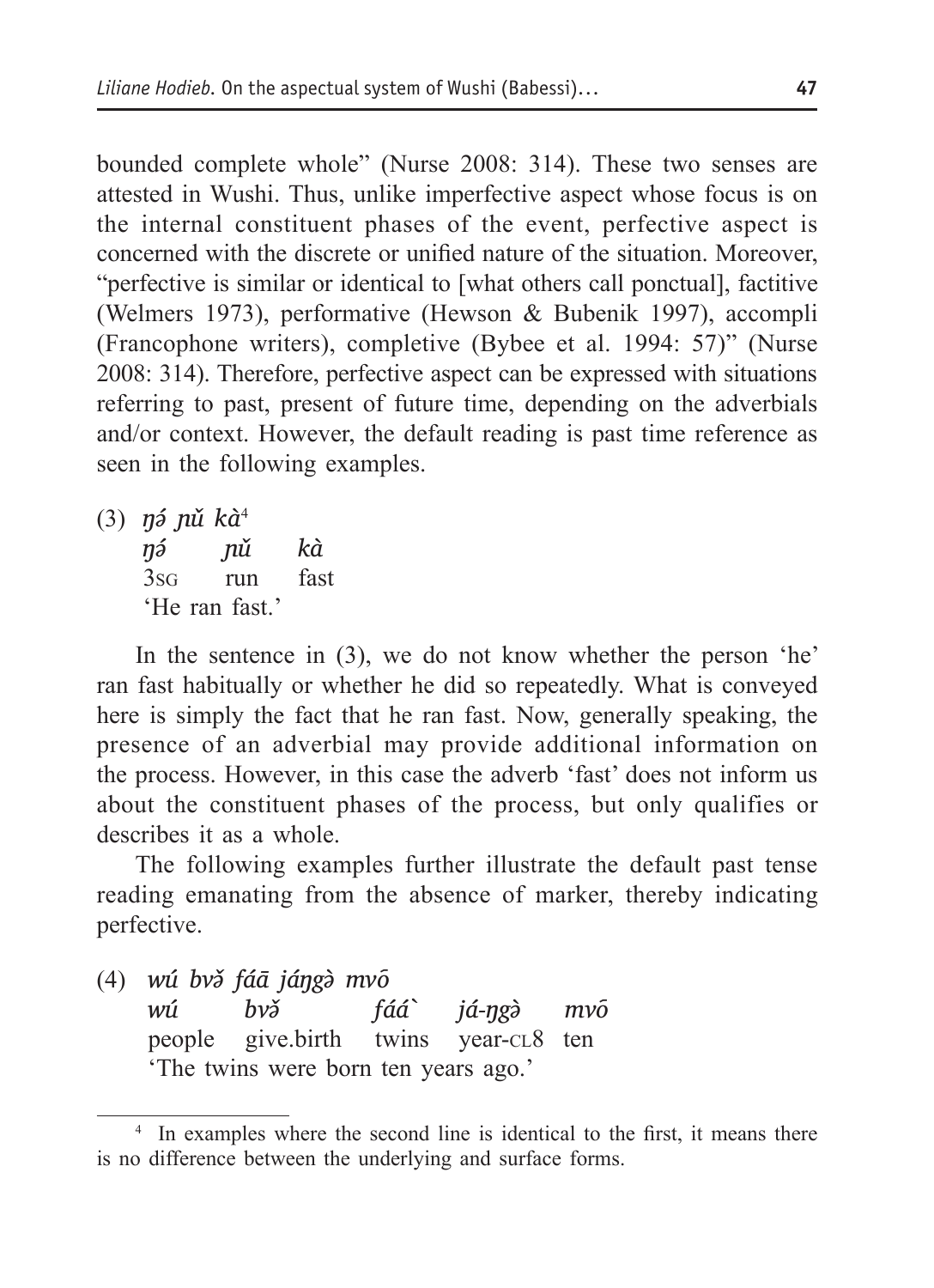(5) *wú bvə́ fáā ndóʔsə́ wú bvə̌ fáá ̀ ndóʔsə́* people give.birth twins yesterday 'The twins were born yesterday.'

It is also evident from (4) and (5) that the zero marker is not a past tense marker, since it remains zero whatever the distance in the past. We can also see that passive does not exist in Wushi.

In addition, depending on the context, the present tense reading is possible in (6).

(6) *ŋə́ ŋwɛ̌ ndzə́sə́ ŋə́ ŋwɛ̌ ndzə́-sə* 3s<sub>G</sub> open cloth-cl<sub>10</sub> 'She unfolds the clothes.'

We have no information about the process of unfolding, i.e. whether it is progressive, anterior, or habitual for example. The event is presented as punctual and completed. Also, what follows from the examples above is that a consistent LH tone on the verb is actually the perfective marker; thus, it is tonally marked rather than segmentally marked.

### **3.2. Imperfective (IPFV)**

The imperfective aspect is concerned with the internal situation of an event (Comrie 1976: 4), whose boundaries are therefore not precisely stated. The imperfective can take many different values according to the language. For example, in Babanki it includes the progressive, habitual, repetitive and anterior (Akumbu & Fogwe 2012: 159). In Babungo (South Ring), within the imperfective we have the continuous, besides the habitual and progressive. Moreover, with the progressive and continuous, there is a further distinction between persistive and non-persistive aspects in Babungo (Schaub 1985: 225).

As far as Wushi is concerned, the imperfective aspect includes habitual, progressive and imperfective itself, i.e. as opposed to perfective.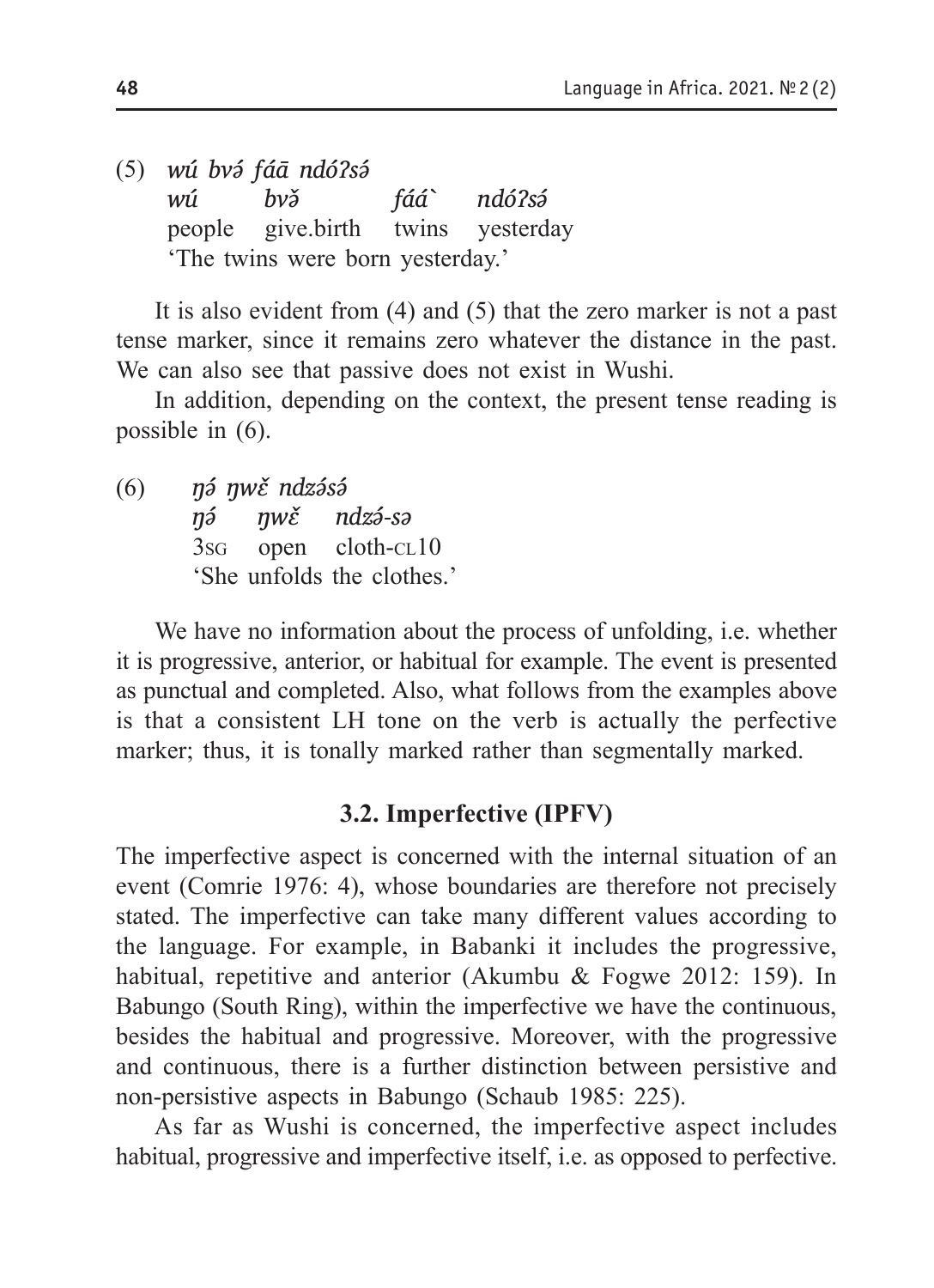They are all expressed through a single morpheme,  $n\delta$ , whose specific meaning is provided by the context. In the following example, *n*<sup>3</sup> denotes the imperfective aspect.

(7) *ŋə́ nɔ̌ ɣʊ́ə́ kʊ́ə̀ pítà ŋə́ nɔ̌ ɣʊ́ə́ kʊ́ə̀ pítà* 3sg ipfv work for Peter 'He works for Peter.'

Indeed, the event does not express progressive, nor habitual, nor a general truth, but imperfective, meaning that its boundaries are not stated. In other words, whether the subject 'he' just started working for Peter or is currently working for Peter or is just finishing working for Peter is not indicated.

Inchoative forms ("start to do something") are expressed by using the verb *lúʔ* 'to start'. In the following example it is preceded by the imperfective marker  $n\delta$  meaning that the action has started but is not completed.

(8) *ŋə́ nɔ̌ lúʔ mə̀ twɔ̌ʔ ŋə́ nɔ̌ lúʔ mə̀ twɔ́ʔ* 3sg ipfv start inf walk 'He starts walking.'

In (9) *n*<sup>3</sup> functions as the progressive marker.

(9) *mə̀ nɔ̌ nâ mbà mə̀ nɔ̌ nâ mbà* 1sg ipfv cook meat 'I am cooking meat.'

Again, it immediately precedes the verb. As for its tone, it is interesting to note that it never fluctuates, it is always LH.

Another use of the morpheme  $n\delta$  is to express the habitual aspect of an event, as shown in (10).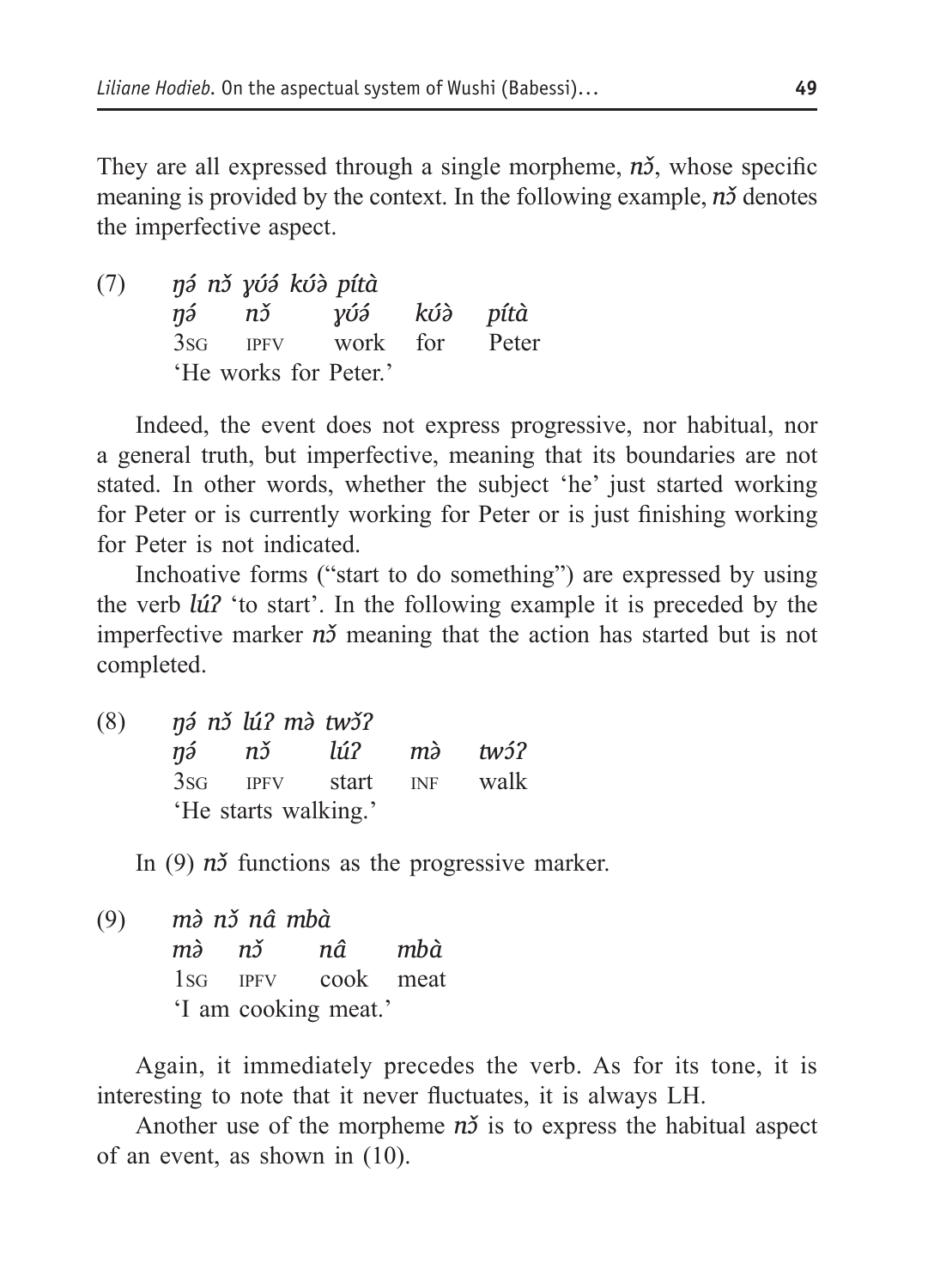|           | $(10)$ věmbwá nž nů mb <del>ú</del> mā |       |              |
|-----------|----------------------------------------|-------|--------------|
| věmbwá nž |                                        | nû    | $mb\{u}$ -mə |
| children  | <b>IPFV</b>                            | drink | milk-cL6a    |
|           | 'Children drink milk [habitually].'    |       |              |

*n*<sup>3</sup> here indicates that the event 'children drink milk' is precisely a usual event, a habit, rather than a punctual fact. Nevertheless, according to the context, the sentence could also mean 'children are drinking milk', i.e., a progressive event.

Lastly, *n*<sup>y</sup> may be used to mark gnomic or generic aspect, i.e., a general truth. For example see (11).

|  | (11) y <del>ũ</del> tǒ tú tí nǒ pf� mbà: kùbúnkù |  |     |          |  |
|--|--------------------------------------------------|--|-----|----------|--|
|  | y <del>ũ</del> tǒ?tú tí nǒ pfó` mbà: kùbúnkù     |  |     |          |  |
|  | people Muslim NEG IPFV                           |  | eat | meat pig |  |
|  | 'Muslims do not eat pork.'                       |  |     |          |  |

From the explanations of my language assistant, if  $n\delta$  was omitted, the statement would no longer have the habitual meaning, but would be produced in the context where Muslims being assembled, pork would be offered to them but they would not have eaten it. In this case, let's say the child, who was sent to propose the pork to a group of Muslims, would go back to their parents with the pork and say (12).

|  | $(12)$ y <del>ũ</del> tǒ tú (mề) tí pf $\tilde{\theta}$ mbà: kù búnkù (mề) |  |  |                                                     |  |
|--|----------------------------------------------------------------------------|--|--|-----------------------------------------------------|--|
|  |                                                                            |  |  | y <del>ũ</del> tǒ?tú (mề) tí pfó` mbà: kùbúnkù (mề) |  |
|  |                                                                            |  |  | people Muslim (DET) NEG eat meat pig (DET)          |  |
|  | '(The) Muslims do not eat (the) pork.'                                     |  |  |                                                     |  |

The statement in this context will be construed as perfective, and consequently, could also be translated in the past: '(the) Muslims did not eat (the) pork' or put differently, they refused to eat it. The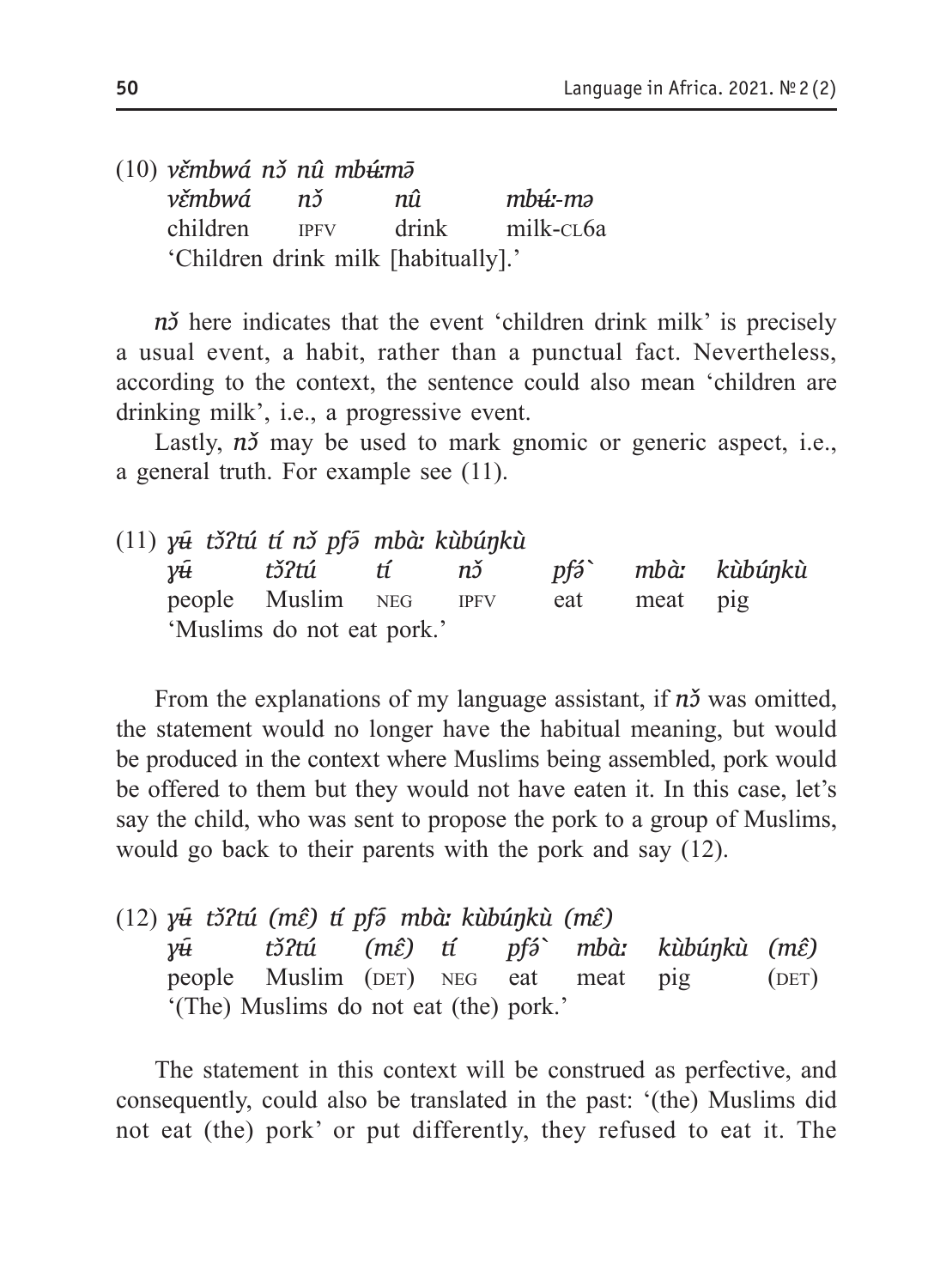determiner *mɛ̂*would be added as a specifier, to signify 'the Muslims in question', as well as 'the pork in question'.

In other words, the various imperfective aspects expressed through different morphemes in Grassfields and Narrow Bantu languages are all encompassed into a single morpheme in Wushi, *nɔ̌*. And, depending on the context, it marks progressive, habitual, gnomic, or imperfective aspect. Note that progressive and habitual are often considered as two categories of imperfective (Comrie 1976: 26).

#### **3.3. Retrospective (RET)**

Retrospective (or Anterior or Perfect) is the aspect describing a past event with current relevance with respect to the reference time, i.e., the time in relation to which events are interpreted. It may be the time of speech but not necessarily. We will come back to it when commenting the examples in (16) to (18). To say a little more about the retrospective aspect, it represents "a situation that is completed but relevant" (Nurse 2008: 73). Sometimes, it expresses a recent past, with perfective nature, referring to an event that occurred earlier in the day. In Wushi, the retrospective aspect is marked by the morpheme *nà(ʔ)* preceding the verb. Note that the tone on *nà(ʔ)* varies according to the environment, as we can see in  $(13)$  and  $(14)$ : in  $(13)$ , the retrospective carries a L tone, which we postulate as its underlying tone. As for the glottal stop, there is no strict rule determining its appearance. Put differently, it occurs frequently that the same word is pronounced sometimes with the glottal stop and sometimes without it, in the same context. Historically, it is likely that the glottal stop corresponds to the proto *\*k*, at least for some lexical items. For instance, the Proto-Bantu verb *\*tàk* 'to want' is realised as  $t\tilde{a}$ <sup>2</sup> in Wushi. So, here  $k > 2$ . In addition, the glottal stop may be the only sound that distinguishes two words, for example in *tʃɔ̂* 'to drip' and *tʃɔ̂ʔ* 'to curse'. More generally, the glottal stop seems to have developed another function in Wushi, that of syllable demarcation, hence its ubiquity especially at coda position. Therefore, we write it as optional.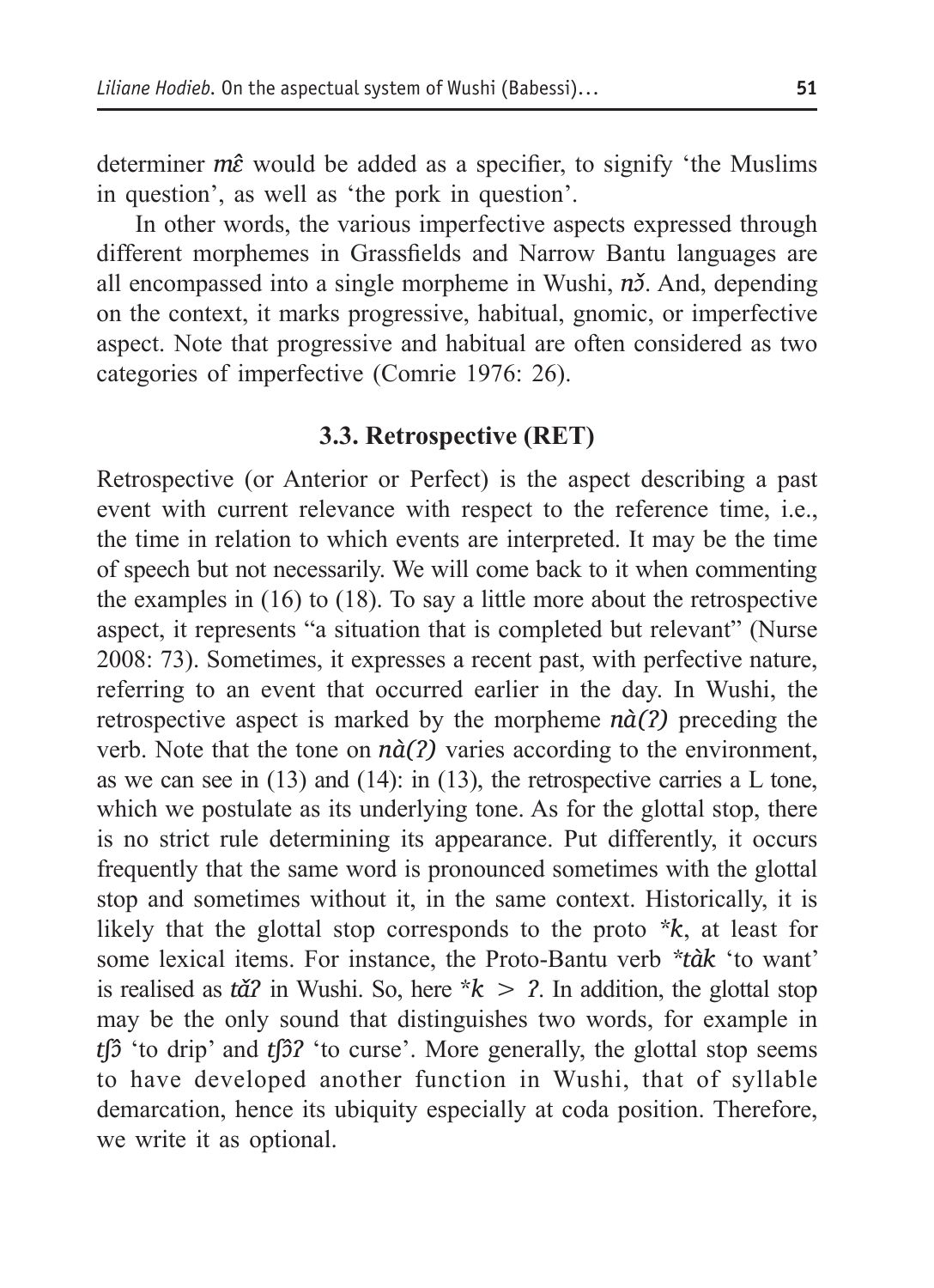|  | $(13)$ ná nà $2$ yò mà gwà mbà $2s$ à  |  |                                                            |
|--|----------------------------------------|--|------------------------------------------------------------|
|  | ná nà yò mà                            |  | gwà mbà?-sə                                                |
|  |                                        |  | 3s <sub>G</sub> RET finish INF grind seed-cl <sub>10</sub> |
|  | 'She has finished grinding the seeds.' |  |                                                            |

*nàʔ* indicates that she finished grinding seeds, and although the event is completed, it is still relevant at the time of speech. We have another example in (14).

(14) *mə̀ nâ ɣò ɣʊɛ̂ ɲɔ́ mə̀ nà ɣò ɣʊɛ̂ ɲɔ́* 1sg ret finish work my 'I have finished my work.'

The tone on the retrospective marker is HL. As mentioned earlier, its underlying tone is L as displayed in (13). There is a constraint in the language that prevents more than two L tones from occurring successively. H-tone insertion therefore takes place in (14) in order to avoid three successive L tones. There is another constraint on the sentence-initial tone of subject pronouns: it must be a level tone. In other words, contour tones on subject pronouns are not permitted. Given this restriction, the appropriate target for H-tone insertion target (from left to right) is *nà*.

To summarize, in (13) and (14), *nà(ʔ)* indicates that the event took place recently. Thus, in these two instances it carries recent past meaning, with current relevance. The same obtains in (15).

| (15) věmbwâ ná? ìgbó: kā tá jì |                                            |    |    |            |
|--------------------------------|--------------------------------------------|----|----|------------|
| věmbwá nà ì-gb <i>í</i> :      |                                            | kà | tá | <i>i</i> ì |
| child                          | RET PRED-beat by father his                |    |    |            |
|                                | 'The child has been beaten by his father.' |    |    |            |

The perfect aspect is indeed perceptible in (15), especially when we consider the English translation. As for the literal meaning, it is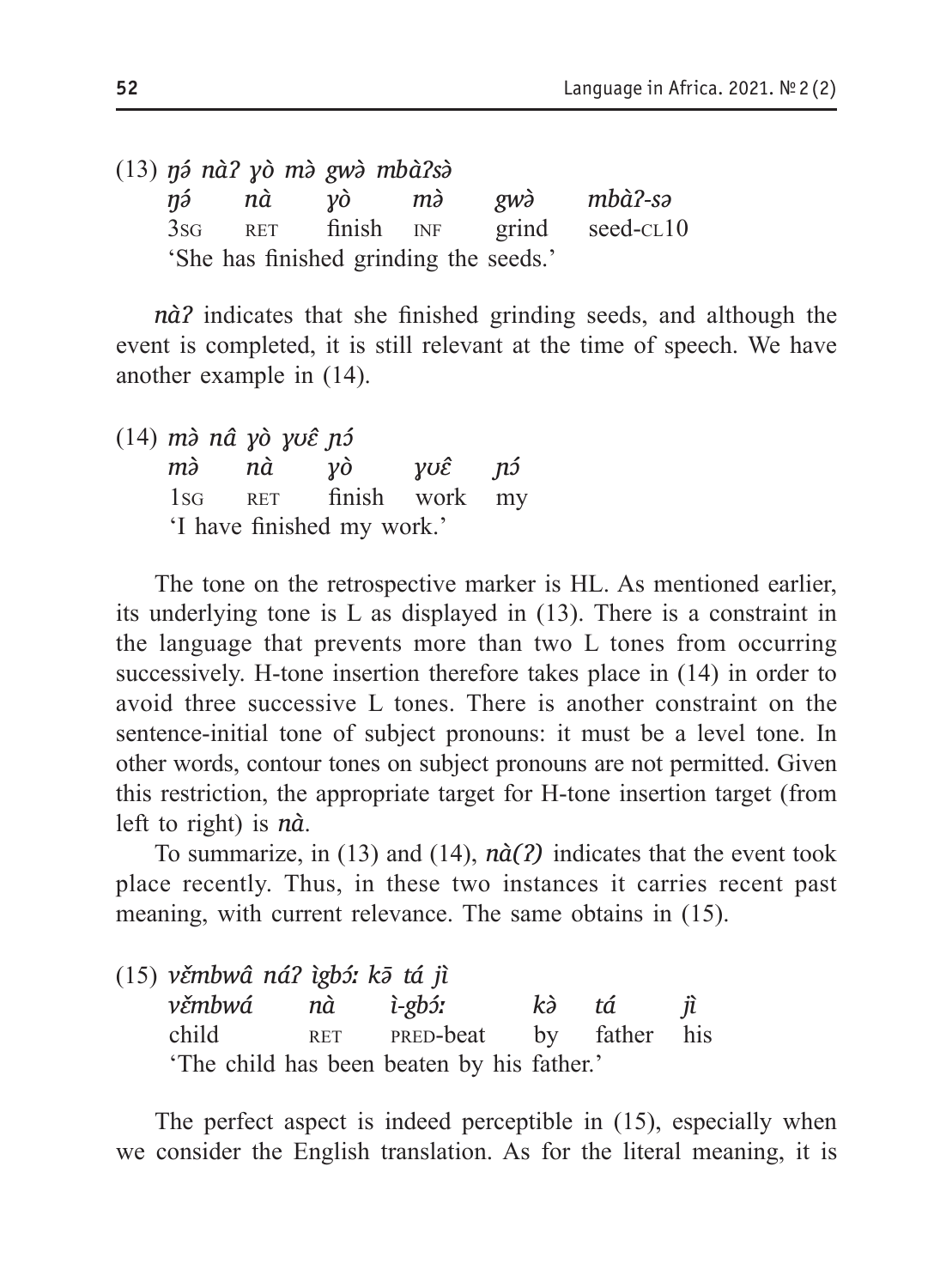actually: 'the child has the quality of being beaten by his father', where the particle *i* prefixed the verb *gbo* 'to beat' allocates to the subject – here 'the child' – a specific *quality*, that derives from the meaning of the verb. It should be made clear that this is not a passive, as passive forms do not exist in Wushi. Indeed, passive sentences in English are in most cases translated with their corresponding active forms in Wushi, or, where possible, the particle *i* is used. In other words, *i* is prefixed to lexical items to signal a quality, 'the quality of being + the meaning of the lexeme'. It is often involved in nominalization. For example, we have *fó* 'to be white', *ìfóːnə́* 'the white one', with both the prefixation of *i* and the suffixation of -*nə* (class 4 suffix) producing a deverbal noun. It is also interesting to note that *i* in Wushi is reminiscent of the Bantu augment or pre-vowel which is also *i* in many Bantu languages such as Nande (JD45) and equally functions as a tool for nominalization (Van de Velde 2019: 13). So, in (15) *nà(ʔ)* indicates that the child has effectively acquired the quality of being beaten, and that the acquisition of this quality is relevant at the time of speech.

The retrospective aspect in *nà(ʔ)* shows more when we compare the following sets of sentences:

| $(16)$ a. $\eta w\bar{\varepsilon}$ kà cku                    |     | b. $\eta w\tilde{\varepsilon}$   | nâ? ʤ <del>ù</del>                       |      |
|---------------------------------------------------------------|-----|----------------------------------|------------------------------------------|------|
| nwé kà drù                                                    |     | $\eta w\epsilon$ nà $d\vec{x}$ ù |                                          |      |
| 3PL DST come                                                  |     | 3PL                              | <b>RET</b>                               | come |
| 'They came.'                                                  |     | 'They have come.'                |                                          |      |
| $(17)$ a. $\eta w\bar{\varepsilon}$ kà $z\tilde{\varepsilon}$ |     | $b. \eta w\tilde{\varepsilon}$   | nâ?                                      | zź   |
| $\eta w\epsilon$ kà zá                                        |     |                                  | $\eta w\tilde{\varepsilon}$ $n\tilde{a}$ | zź   |
| 3PL DST                                                       | eat | 3PL                              | <b>RET</b>                               | eat  |
| 'They ate.'                                                   |     |                                  | 'They have eaten.'                       |      |

As we can see, what distinguishes (16a) and (17a) from (16b) and (17b) is that the retrospective aspect is added in the examples in (b) through *nà(ʔ)*. On the other hand, *nà(ʔ)* can also be interpreted as the recent past marker with an aspectual nature, suggesting the reading: 'the child just has got the quality of being beaten'. In his study of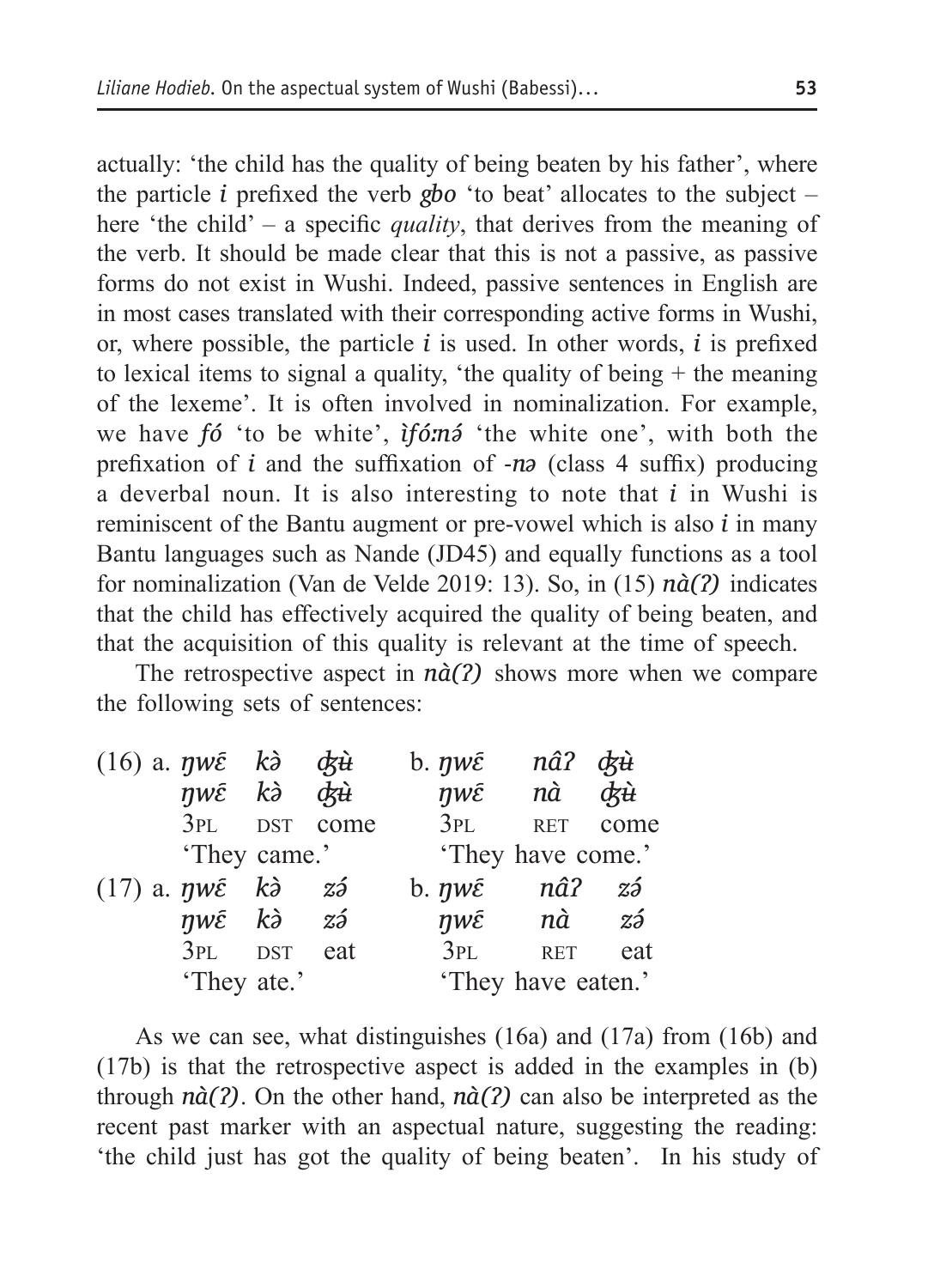tense and aspect in Bantu language, Nurse (2008: 94–95) already highlighted not only the close connection between recent past and anterior (i.e. retrospective), but also the difficulty of distinguishing the two meanings.

Concerning reference time, as Botne & Kershner (2008: 147) explain, "the typical reference locus in natural language is the time of speech event itself, with events construed as situated temporally before, after, or simultaneously with it". Nevertheless, the reference locus can be located in a different time than the time of speech. Botne & Kershner (2008: 150) decompose the concept of reference locus into two further concepts: 1) reference anchor, and 2) reference world or (cognitive) domain.

The reference anchor constitutes a locus of orientation with respect to which an event may be temporally related, as in the English past perfect, for example *she had sung*, in which the singing occurred prior to some other time or event which itself preceded the moment of speaking […] On the other hand, reference worlds — or, as we will label them since we are speaking of mental activity, cognitive domains — constitute temporal time spans within which events are asserted to occur. (Botne & Kershner 2008: 150).

Below we have a similar example, with the reference locus being different from the moment of speech.

|  | $(18)$ ná chi mû tsửkâ tá fùa ná? (ká) gè |  |                                             |                                               |  |
|--|-------------------------------------------|--|---------------------------------------------|-----------------------------------------------|--|
|  |                                           |  |                                             | ná d <del>zù</del> mû tfǔkə tá fùà nà (kà) gè |  |
|  |                                           |  |                                             | 3sG come in time REL chief RET (DST) go       |  |
|  |                                           |  | 'When he came, the chief had already gone.' |                                               |  |

In (18), the reference time is not the time of the speech event but is located in the past 'when he *came*'. Then, the event reported 'the chief *had* already *gone*' happens in the past, in relation to the posited reference time or locus. Accordingly, we have an example denoting a 'past-in-the-past' or 'ante-past' (Botne & Kershner 2008: 168), where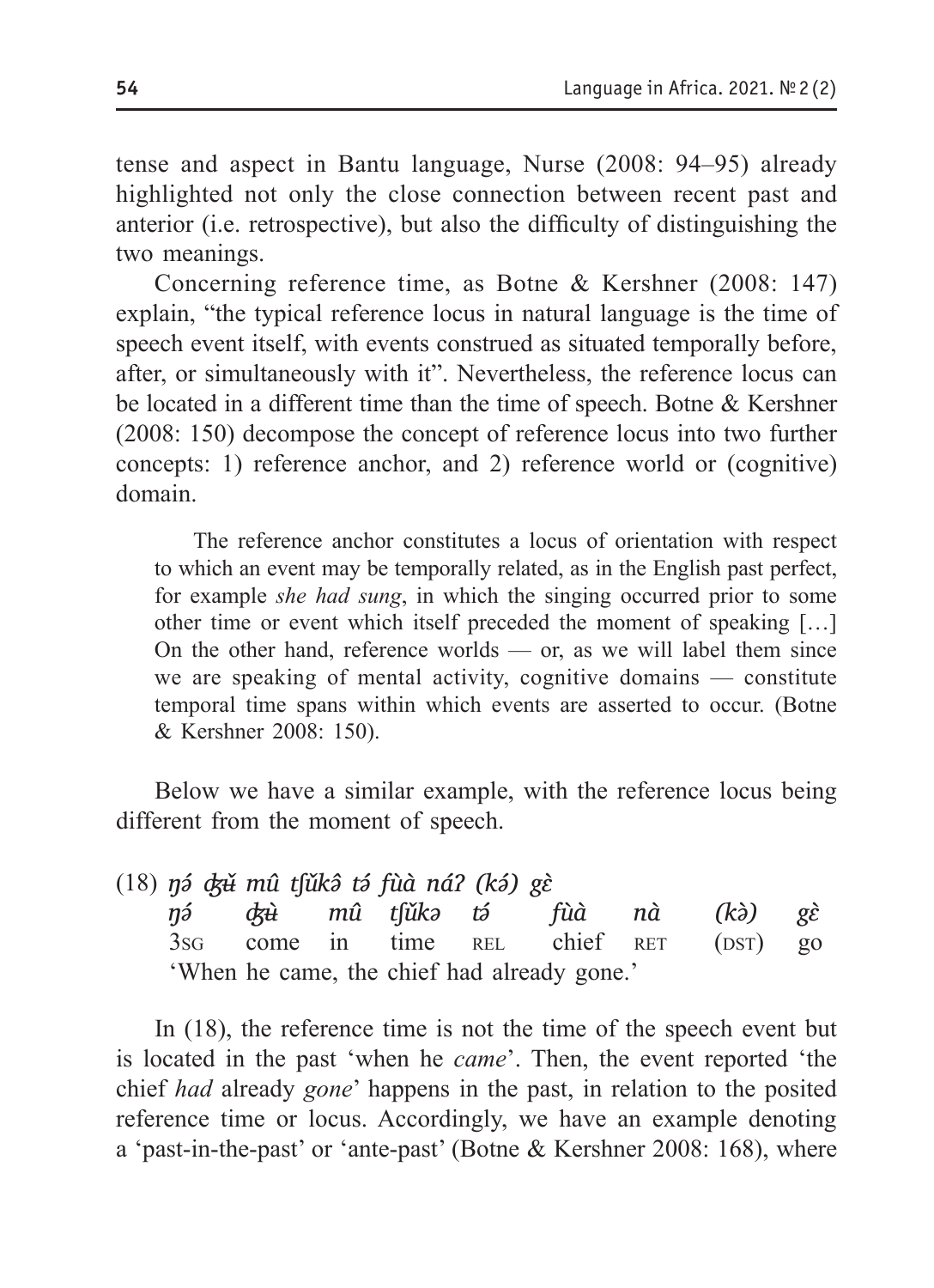the event 'the chief had already gone' displays the retrospective marker *nà(?)*, indicating that this event is relevant with respect to the event 'when he came' previously stated, and representing the reference time. Here, *kə̀* plays a central role in situating the event in time. We will come back to this point later. The retrospective ('anterior') aspect is also found in Babanki (Central Ring), where it is included in the imperfective (Akumbu & Fogwe 2012: 159).

#### **3.4. Potential (POT)**

Potential, in aspectual systems, refers to future events, or more specifically those that have not happened but are able to, can or would happen (Nurse 2008: 315). Potential relates to irrealis, which is the mood indicating that an event or a situation has not happened at the moment of speech. Irrealis may be realized with different meanings, including conditional (the event depends on some condition), and potential (the event is likely to occur). In Wushi this is expressed through the morpheme  $w\delta(2)$ , as we can see from the examples below.

(19) *ɣʉ́ wɔ̄ sə̀ ɣʉ́ wɔ̀ sə̀* rain por fall 'It will rain.' (20) *ŋə́ wɔ̄ ʤʉ̀ mû bà kə̀já ŋə́ wɔ̀ ʤʉ̀ mû bà kə̀já* 3sg pot come in two year 'He will come in two years.'

*w*<sup>2</sup>(2) is used irrespective of the distance in the future, as well as the degree of certainty. However, the absence of  $w\delta(2)$  can equally indicate that an event has not occurred, but will. More specifically, in the presence of an adverbial, the potential marker is omitted. This is because the adverbial already carries the future meaning. In other words,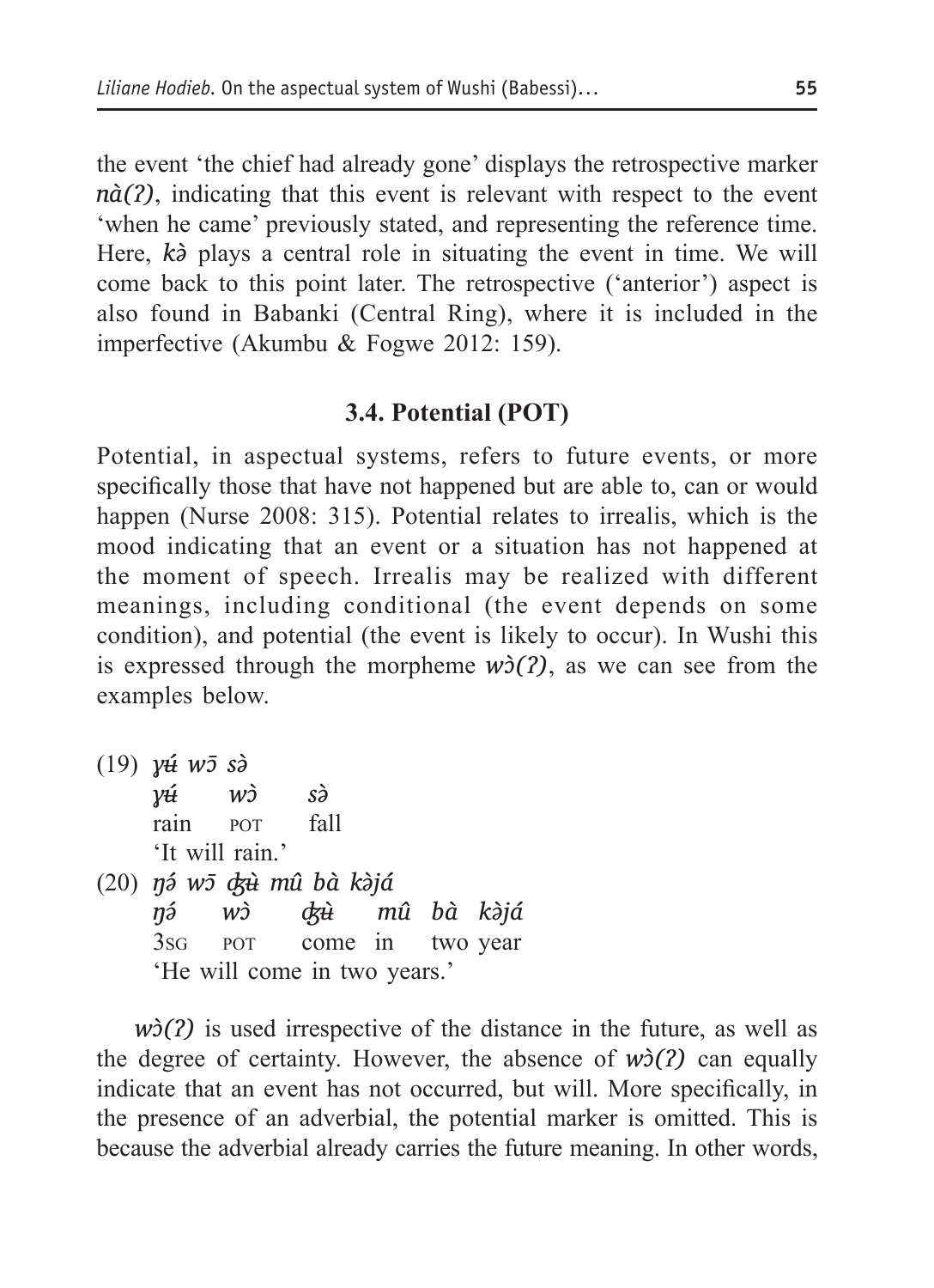the adverbial reinforces the potential meaning, and even the degree of certainty. Something similar happens for example, in English, where a sentence like 'I leave tomorrow' clearly expresses an event to come, yet without any temporal, aspectual or modal marker to be involved. The same obtains in French, in *Je pars demain* 'I leave tomorrow', without the inflected future marker (*partirai*) to appear.

(21) *mə̀ ʤʉ̌ kùŋkù mə̀ ʤʉ̀ kùŋkù* 1sg come tomorrow 'I am coming tomorrow.'

In (21), the adverb *kùŋkù* 'tomorrow' is the only element signalling the future occurrence of the event. In other cases, the construction *kǐʔ* + verb[infinitive], which literally means 'have  $+$  to-verb' can also express potentiality.

(22) *mə̀ kǐʔ mə̀ gɛ̀ vɵ́ mə̀ kǐʔ mə̀ gɛ̀ vɵ́* 1sg have inf go market 'I will go to the market.'[Lit. 'I have to go to the market.']

Interpreting the event stated above as potential is very possible and natural in Wushi. Nevertheless, a particular context may force the literal interpretation, i.e. 'I *have to* go to the market', carrying the sense of obligation, rather than something 'I *will* do [later]'.

# **4. Distal or Dissociative (DST)**

Past tense is probably the most marked tense within the Bantu family. From the solely aspectual system of Proto-Niger-Congo, many Bantu languages developed multiple time contrasts, leading to immediate past, hordienal past, near past, remote past, etc. – such a multiple division of time can be equally found in the future tense, but sometimes less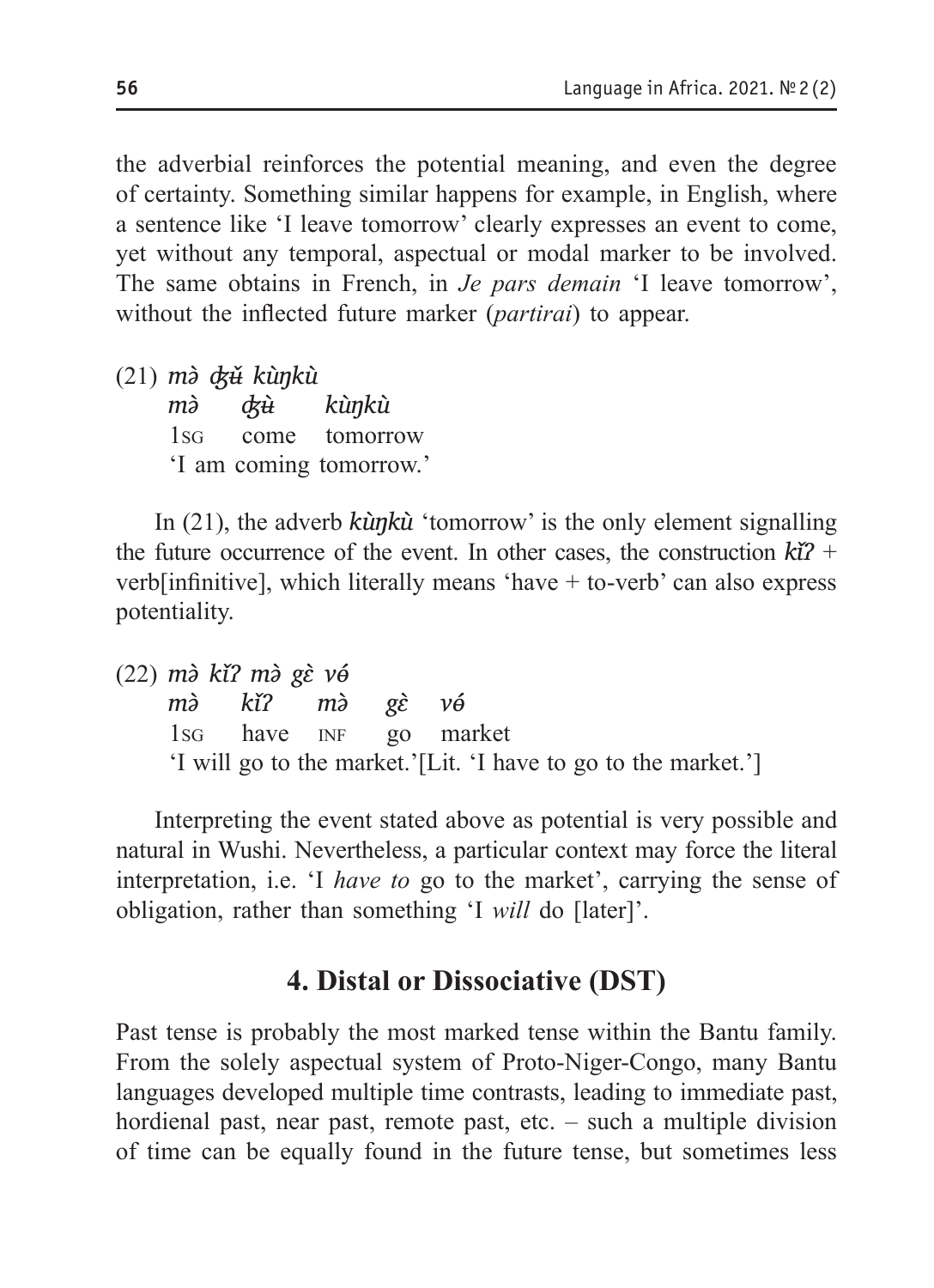extended though. The same occurs in Grassfields Bantu languages, but not in Wushi, however. Consider the following sentences.

(23) *ŋə́ kə̀ tǎʔ ŋʉ̀ nə̀ bvə̀*

*ŋə́ kə̀ tǎʔ ŋʉ̀ nə̀ bvə̀* 3s<sub>G</sub> DST want jump and fall 'He wanted to jump but fell.'

The scope of the past time perfective reading in this sentence goes from the first verb *tǎʔ* 'want' to the last *bvə̀* 'fall'. *kə̀* seems to express past time, whatever the distance (recent or remote past). This is indeed clearly observed in the Genesis flood narrative.<sup>5</sup> The sentence below is taken from the story told by a Wushi native speaker.

(24) *jòː kə̀ sə̀ lâ wúndò jòː kə̀ sə̀ lâ wúndò* sky pst open like window 'The sky also opened like windows.'

Knowing that the Genesis flood happened long ago, we can see that the same *kə̀* appears. Also note that we have *kə̀* whether in narrative or in discourse. Like with the potential, this past time reference marker becomes unnecessary in the presence of an adverb indicating time. For example see (25).

(25) *ŋwɛ᷇ ʤʉ̌ ndóʔsə̀ ŋwɛ᷇ ʤʉ̀ ndóʔsə̀* 3pl come yesterday 'They came yesterday.'

Looking at the above examples, the most obvious analysis might be to consider *kə̀* as the past tense marker. If so, then how could we explain the co-occurrence of *kə̀* with the potential as seen in (26)?

<sup>5</sup> See Genesis 7:10–11 in the Bible (Easy-to-Read version).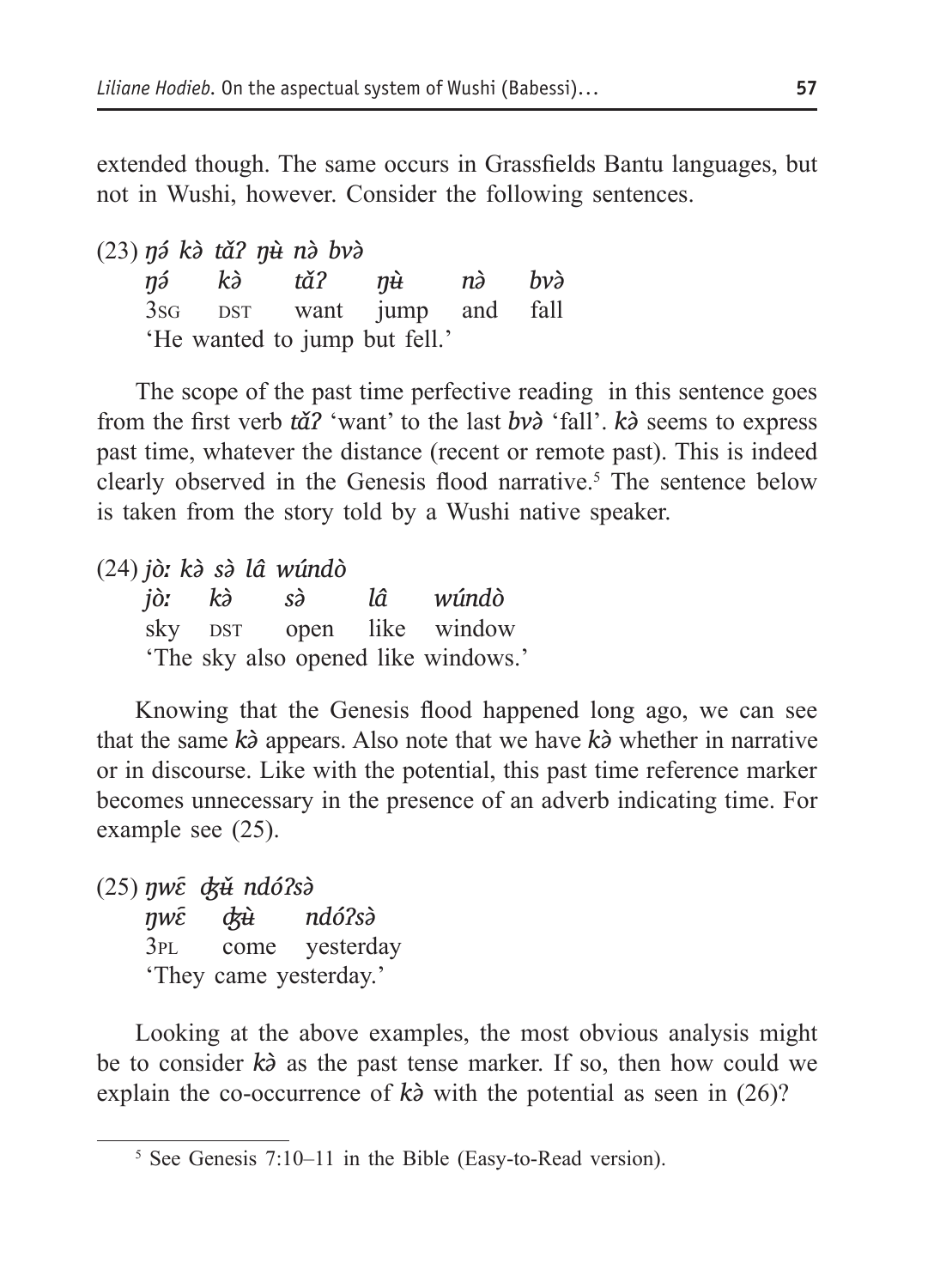(26) *wə́ ʤʉ̌ mû tʃǔkə̂ tə́ ŋə́ wɔ̀ʔ kə̀ zə́ wə́ ʤʉ̀ mû tʃǔ-kə̂ tə́ ŋə́ wɔ̀ kə̀ zə́*  $2$ sg come in time-cl $7$  rel  $3$ sg pot  $DST$  eat 'When you come, he will be eating.'

The co-occurrence of  $w\dot{a}$ ? and  $k\dot{a}$  actually shows that there is more than mere past tense marking in the purpose of *kə̀*.

One way to explain how *kə̀* can be used with reference both to past and future event is by analyzing it, following Botne & Kershner (2008), not as tense marker, but as a morpheme whose purpose is to shift discourse to domains that are cognitively dissociated from the present "world". Botne & Kershner (2008) distinguish two domains or "cognitive worlds", which they call "P-domain" and "D-domain". The former is the world of "inclusivity", the here-and-now, whose deictic center is anchored in the time of speech, i.e., at S. In the latter domain, on the other hand, "the deictic center at S is external to, or dissociated from, the cognitive world [i.e., the present world]" (Botne & Kershner 2008: 152–153). As they explain, "[t]hese domains are grounded in the fundamental dichotomy that exists between basic and dissociated deictic views of realis, space and time" (Botne & Kershner 2008: 150). The differences between the two concepts are observable in table 1 below.

*Table 1*

|                  | Inclusive (P-domain) | Dissociative (D-domain)   |
|------------------|----------------------|---------------------------|
| Reality          | real                 | not real                  |
| Temporality      | contemporal (now)    | not contemporal (not now) |
| Spatial position | l here               | not here                  |

#### **Cognitive domains (slightly adapted from Botne & Kershner 2008: 159)**

Since it has to do with a cognitively separate or distant world, the Dissociative Domain or D-domain may manifest itself as a past tense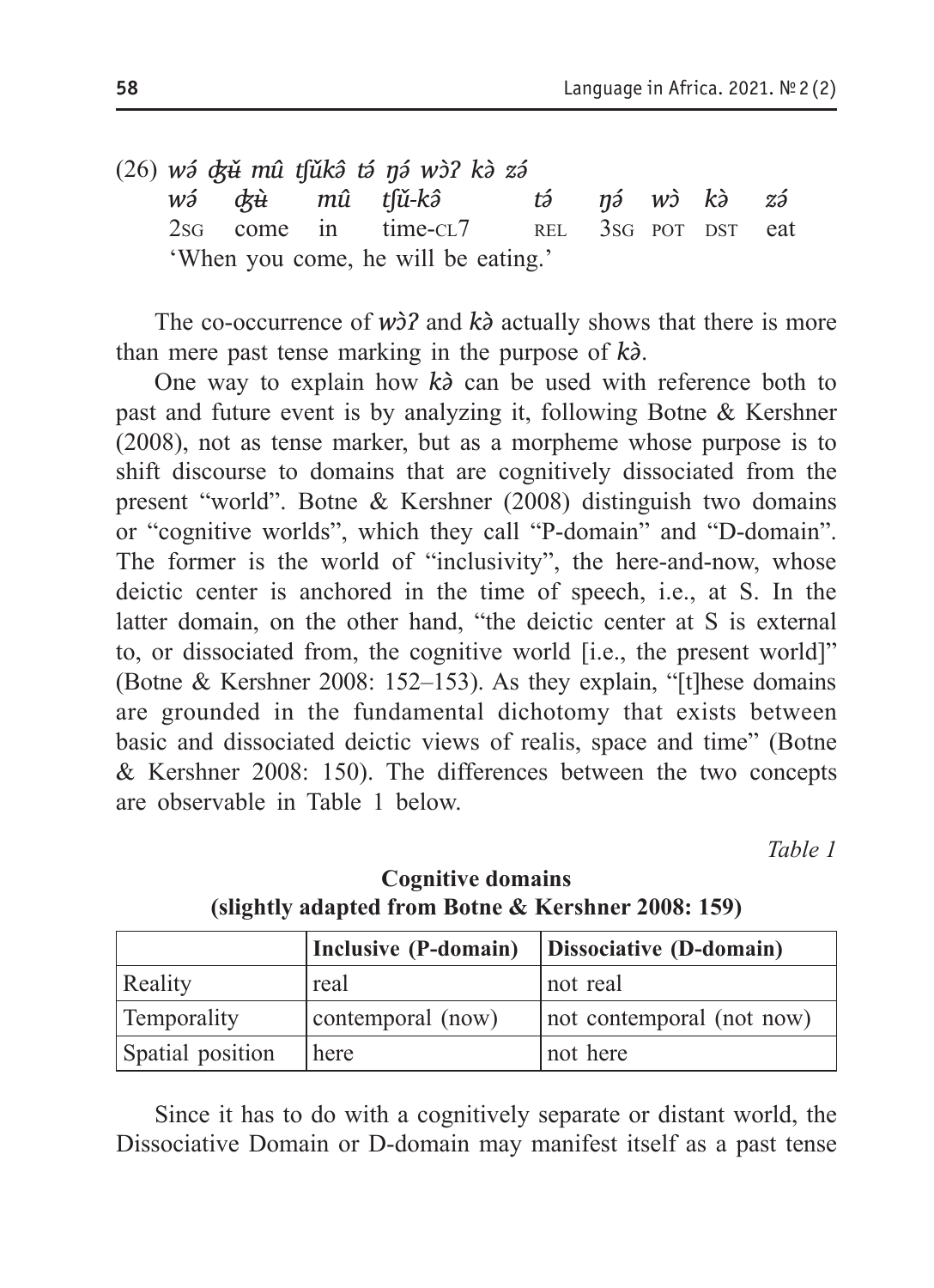or a future tense, which both belong to a dissociated, "not contemporal" reality or world. *k* $\delta$  precisely situates the event in a D-domain, whether past or future. When *kə̀* is involved, the future time expressed is relative to a reference locus different than S (i.e., the time of speech), and thus belongs to the D-domain, hence the use of *kə̀* in such contexts. Take another look at (26). In this example, we do not have an absolute future. Rather, the event is located in a future relative to another event that is dissociated from the here-and-now world, i.e., "when you come", or if we translate literally from Wushi, "you come in the time that…" This literal translation even makes the location of the event in a dissociated world to appear more obviously.

Moreover, the dissociative function of  $k\lambda$  is evident in the modality possible. Here, the hypothetical marker *là*, which could also be translated as 'if' is used.

- (27) *ɣʉ́ là sə̌ʔ ŋə́ tī wɔ̄ ʤʉ̀ ɣʉ́ là sə̀ ŋə́ tì wɔ̀ ʤʉ̀* rain if fall 3sg neg pot come 'If it rains, he will not come.'
- (28) *vɛ̌mbwâʔ (mɛ̂) là gwɛ̌ʔ wə́ wɔ̄ kə̄ mbʊ́ːmə́ mɛ̂ tə̀ ŋə́ vɛ̌mbwá (mɛ̂) là gwɛ̀ wə́ wɔ̀ kə̀ mbʊ́ː-mə mɛ̂ tə̀ ŋə́* child (DET) if  $\text{cry}$  2sg pot give milk-cl6a DET to 3sg 'If the baby cries, you will give him milk.'

In (27) and (28), *là* denotes the conditional mode, hence its position, immediately after the subject. To express the modality 'possible' in Wushi, we use *là* in composition with *kə̀* (we write *làkə̀*) at sentence initial position. For example:

| $(29)$ làkà ná tì ckû |     |    |                 |
|-----------------------|-----|----|-----------------|
| là-kà                 | ηэ́ | tì | ¢ț <del>ù</del> |
| <i>if-DST</i>         | 3sG |    | NEG come        |
| 'She cannot come.'    |     |    |                 |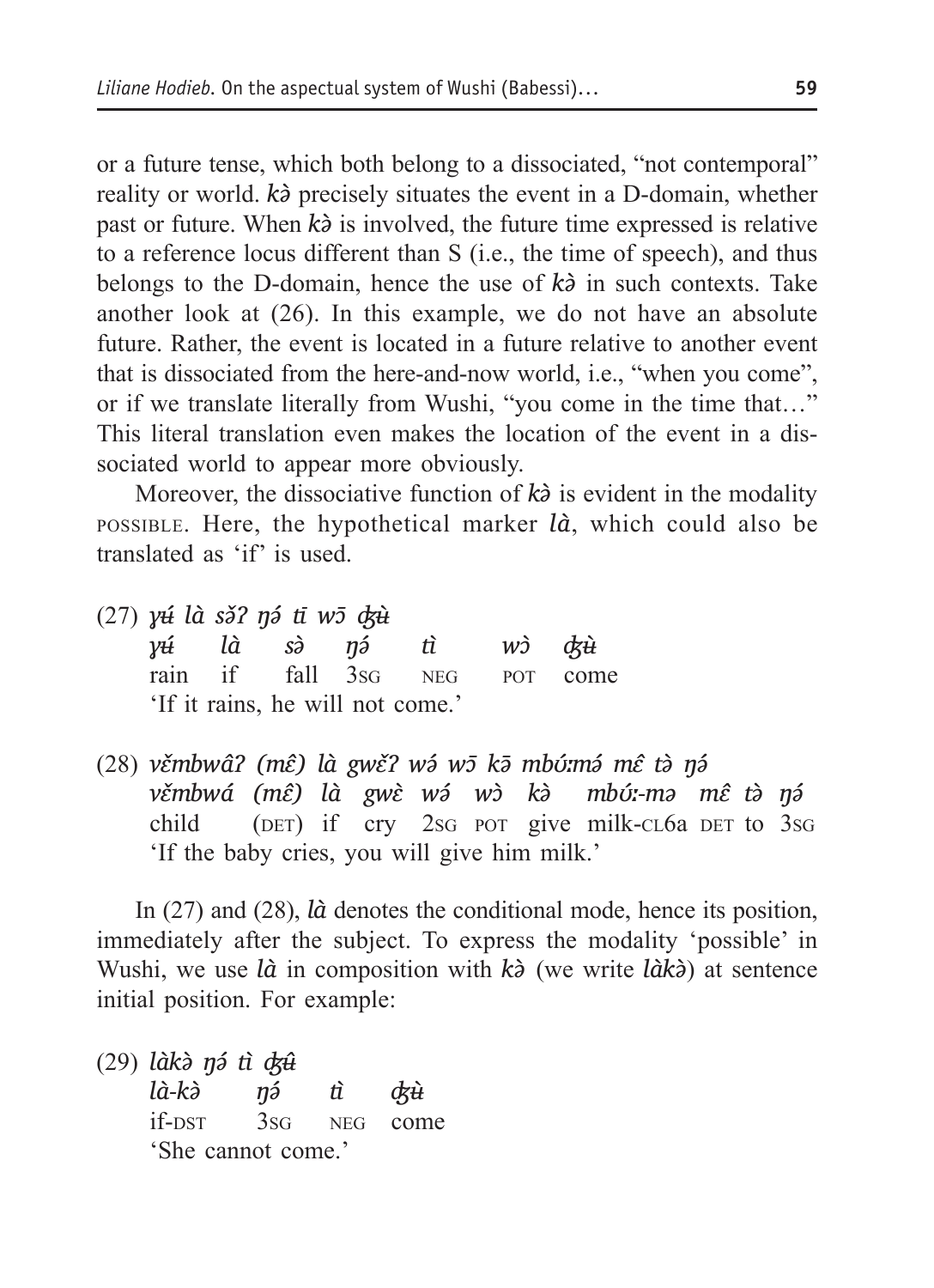The conjoint use of *là* (if) and *kə̀* (distal) here is interesting, so is the structure of the rest of the sentence which remains SVO just like typical simple sentences. If we look at the literal meaning, the sentence could be translated as follows: "If we place ourselves in the domain/ world of possibilities (*làk* $\delta$ ), she does not come ( $\eta \delta$  *tì d* $\dot{\alpha}$ *i*)". This type of structure as a means of expressing possibility is, according to Hagège<sup>6</sup>, quite unusual in the languages of the world. We can clearly see that Wushi uses *kə̀*to place the event in a separate cognitive domain, before stating the event itself which is thus understood to belong to that dissociated domain in question and not the current one. Interestingly, the verb *kə̀* means 'to give'. Given that in many Bantu languages it is common for verbs of movement, direction and position to develop into tense-aspect-modality markers (Nicolle 2003), it is not implausible that the distal marker *kə̀* derives from the verb *kə̀* 'to give'. In Babungo for example, the verb 'to give' is *kɔ́*, and is also used to express anterior-duration. It is translated in this context as 'until': "until Monday = giving to Monday" (Schaub 1985: 169).

Botne & Kershner (2008: 204) note that in a number of Bantu languages as well, the distal marker is the same segmentally in both D-domains (past and future), and they are generally distinguished by their tone. Also, it is interesting to see that the distal marker in Wushi has a similar form to that attested in some Bantu languages. Both in Totela (K41), a language spoken in Zambia (Crane 2015) and in Chindali or Ndali (M301), a Bantu language of Tanzania and Malawi (Botne & Kershner 2008: 159), the distal marker is *-ka-*.

The question that arises from what precedes is why all Grassfields languages have multiple past and future tenses but not Wushi. I propose that the aspectual system of Wushi is a retention from Proto-Niger-Congo, while the rest of Grassfields languages have followed the path of Narrow Bantu languages by developing tense. As a matter of fact, Nurse (2008: 68) points out that Proto-Niger-Congo had no tense, it was aspectprominent. Accordingly, the multiple tenses attested in Bantu languages

<sup>6</sup> Personal communication.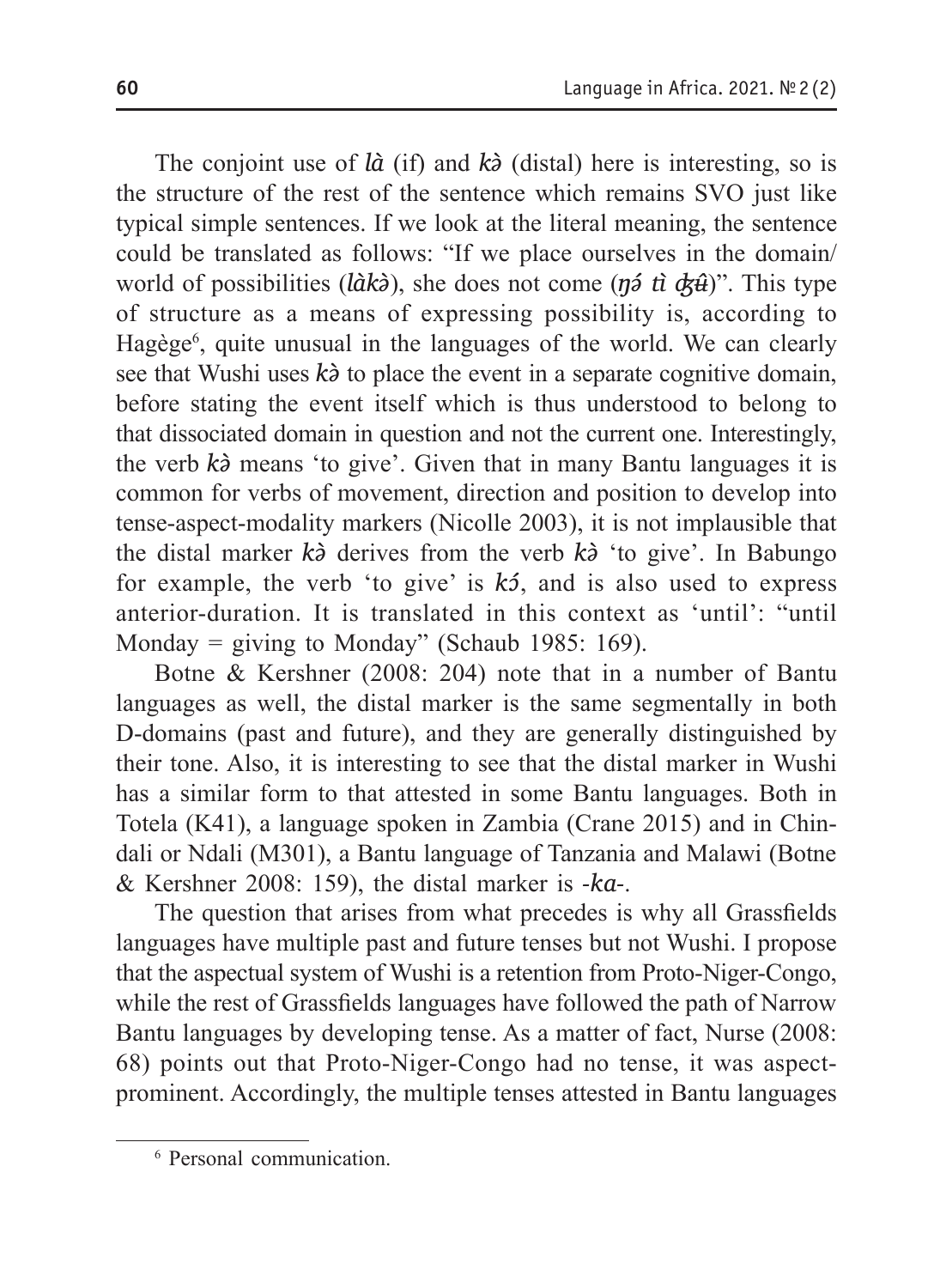are considered as an innovation. A subsequent question is why is this retention found only in Wushi? In other words, why did the innovation not reach Wushi? When we compare Wushi with other Ring languages, it is surprising to see how unique Wushi is at different levels.

At the phonological level, it is notable that Wushi is the Ring language with the highest rate of spirantization, particularly with an abundance of affricates, indicating that the spirantization process is no complete (Janson 2007), contrary to the other Ring languages where the majority of fricatives denotes the completeness of the process. This is observed in table 2. Data on other Ring languages were provided to me by Larry Hyman, and were collected by the Grassfields Bantu Working Group led by Larry Hyman and Jan Voorhoeve in the 1980s.

*Table 2*

| Proto-<br><b>Grassfields</b> |                |                 | Wushi Aghem Babanki Babungo Kom |                        |       | <b>Gloss</b>   |
|------------------------------|----------------|-----------------|---------------------------------|------------------------|-------|----------------|
| *gÙm                         | $v\acute{o}^-$ | íYím            | <i><b>àwóm</b></i>              | èwún                   | ìvām  | 'ten'          |
| $*g(w)$ é                    | νī             | wizí            | wùwì                            | wàzw                   |       | 'woman'        |
| *kÌ′                         | ndzó?          | múú             | múú                             | múmá                   | ōтú   | 'water'        |
| $*$ kÚ(a)                    | pfá            | íkpú            | pf <del>ú</del>                 | pfô                    | pfó   | 'die'          |
| *kùn`                        | ntsá           | íkoí            | $\partial \eta k w$             | nsaí                   | ânkō  | 'tail'         |
| $*b\acute{U}$                | bvâ?           | ódzí            | kəbə                            | $v\partial b^h$        | ābvэ́ | 'ashes'        |
| *bàm                         | fttà           | $mb\mathcal{X}$ | kəmb                            | mbà                    | kəmb  | 'bag'          |
| *bóm                         | $\gamma$ 5:    | íbóm            | buɔ́m                           | $b\acute{\sigma} \eta$ | bīm   | 'do pottery'   |
| *tÚk                         | ntsó           | âtsó            | nant                            | vətu                   | nant  | 'night'        |
| $*di, k'$                    | ndzá?          | kilú            | kəfí                            | $\int$                 | kəló  | 'place'        |
| *tíd                         | sέ             | ikpé            | bòmá                            | faín                   | kwaí  | 'meet'         |
| *táb                         | $f\hat{u}$ ?   | itúY            | tó                              | wέ?                    | kədá  | 'to be strong' |

**Comparison of spirantization in some Ring Grassfields languages**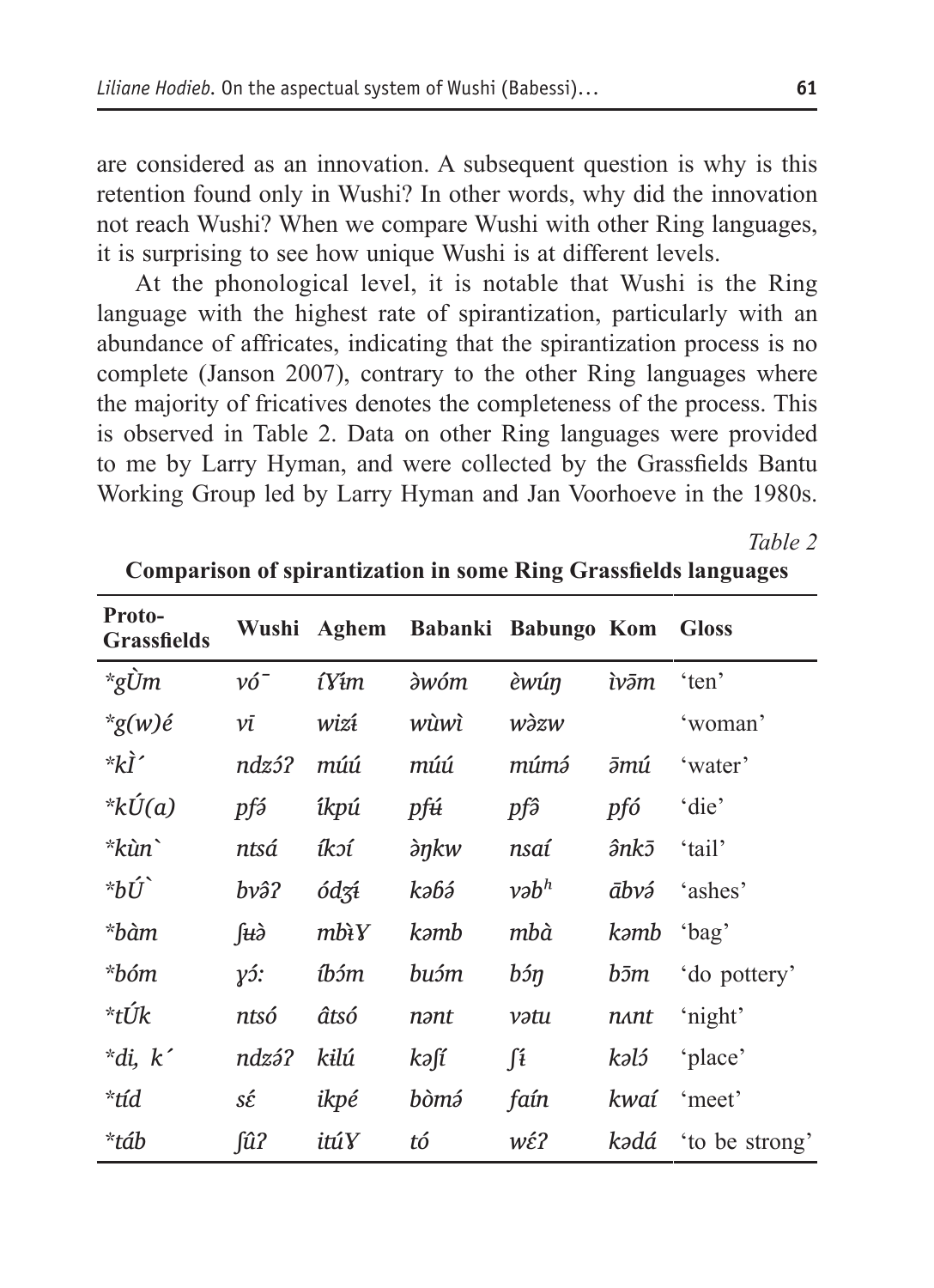At the morphological level, Wushi is the Ring language with most noun class suffixes, whereas the others have a majority of prefixes. Some languages like Aghem have only prefixes and no suffix, as the Table 3 shows.

 *Table 3*

| <b>Classes</b>          | <b>PR</b>                                    | Wushi      |                  | Babungo Babanki Aghem          |               | Kom                                        |
|-------------------------|----------------------------------------------|------------|------------------|--------------------------------|---------------|--------------------------------------------|
| 1                       | *ù-                                          | Ø          | ø                | ø-                             | $\emptyset$ - | ø-                                         |
| $\overline{2}$          | *bá-                                         | wù-        | $v_{\partial^-}$ | $v \partial -$ , $\emptyset$ - | á-            | $\phi$ -/(yá-)                             |
| $\mathbf{3}$            | $\displaystyle{{}^*\!{\hat u}}\displaystyle$ | Ø          | ø                | $\partial$ -                   | ó-            | ā-                                         |
| $\overline{\mathbf{4}}$ | *í-                                          | $-n\delta$ | yi-              |                                | é-            | $(i-)$                                     |
| 5                       | $\dot{r}$                                    |            | yi-              | $\partial$ -                   | é-            | ī-                                         |
| 6                       | *á-                                          |            | Ø                | $a-$                           | á-            | ā-                                         |
| 6a                      | $\dot{m}$ .                                  | -mà        | тә-              | $m$ ə-                         |               | mā-                                        |
| 7                       | *kí-                                         | -kà        | ø                | kə-                            | kí-           | $\bar{a}$ -                                |
| 8                       | *bí-                                         | -ŋgò       | $v_{\partial^-}$ | $\partial$ -                   | ó-            | $\bar{\partial}$ -, $\bar{N}$ -            |
| 9                       | $\overline{\phi}$ , $\overline{\dot{N}}$ -   |            | Ø                | ø-                             | Ø             | $\varnothing$ -, $\bar{N}$ -/ $\bar{N}$ -, |
|                         |                                              |            |                  |                                |               | $\partial$ -                               |
| 10                      | $^*$ $\ldots$ -sí                            | $-S3$      | -sə              | $-S3$                          | tí-           | -sē                                        |
| 13                      | *tź-                                         |            | tə-              | tə-                            |               | tā                                         |
| 19                      | $*f\delta -$                                 | -fə        | $f_{\partial^-}$ | $f_{\partial^-}$               |               | fə                                         |

| Noun classes (adapted from Hyman (1980)) |  |  |  |  |
|------------------------------------------|--|--|--|--|
|------------------------------------------|--|--|--|--|

The differences exhibited in Wushi in comparison with the other Ring languages, namely the aspect-prominent system and the highly suffixal noun classification could be the result of contact, probably with neighbouring Mambiloid languages such as Wawa or Vute, also highly suffixal (Martin 2012 – unpublished; Thwing 1987 – unpublished). Also, in Wawa tense is only used in discourse, while only aspect is marked in narratives (Martin 2012: 278). However, it would be too hasty to say that Wushi copied its aspect system from there. Concerning the suffixal system, Wawa my have copied it from Fulfulde, with which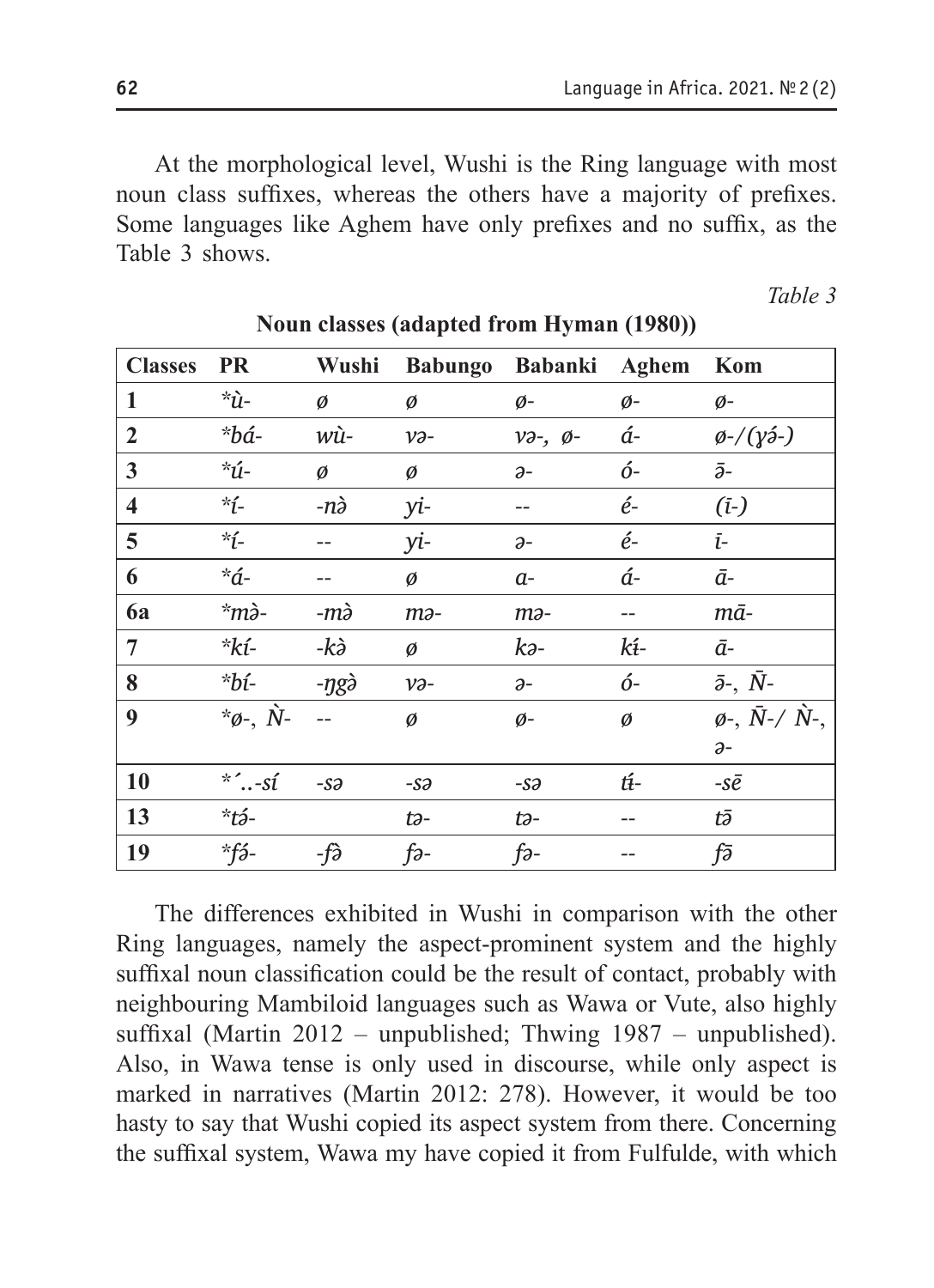there is a daily contact. Actually, Wawa people are bilingual with Fulfulde (Martin 2012: 35). And Fulfulde noun classification consists of suffixes only (Mohamadou 1991).

All these questions certainly need to be elucidated with further analysis. For now, considering 1) the phonological criterion of spirantization, which as mentioned earlier reveals an intermediate stage in the process through the abundance of affricates in Wushi vs. the completeness of the process in other Ring languages where fricatives are dominant, and 2) the fact that multiple tense distinction is an innovation, this would suggest that Wushi is in an earlier stage of development, in other words, it would be closer to the Proto language than the other Ring languages. Consequently, the aspectual system would be a retention from the Proto-language.

### **4. Conclusion**

To conclude, we saw that the verbal system of Wushi is unique among the Ring Grassfields Bantu and Narrow Bantu languages which have multiple time distinctions, particularly several past and future tenses. Wushi is an aspect-prominent language, where tense is not marked morphologically. We discussed the five aspect markers: the perfective is marked with a rising (LH) tone, *nà(ʔ)* is the retrospective (or perfect or anterior) marker, *n*<sup>y</sup> includes the imperfective, progressive, habitual and gnomic,  $w\hat{O}(2)$  is the potential marker, and the distal or dissociative marker is *kə̀*. It shifts discourse to domains that are cognitively dissociated from the present world, whether in the past or in the (relative) future. Finally, I argued that the unique aspectual system of Wushi within Grassfields and the Ring group in particular is likely to be a retention from Proto-Niger-Congo.

### **Acknowledgements**

I am very grateful to John Watters for his valued review and comments.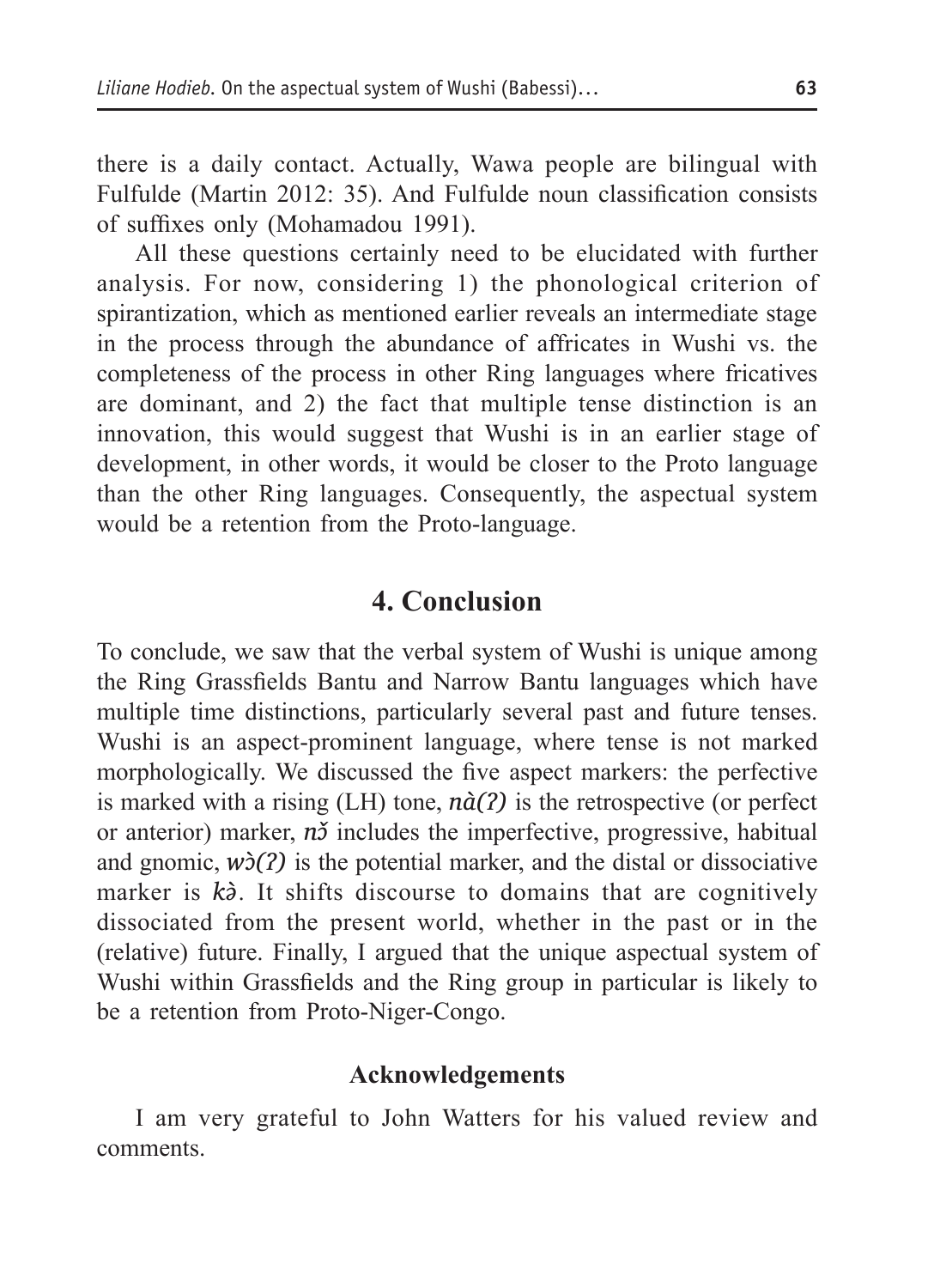#### **Abbreviations**

| $1$ s $-$ first person singular                | $DST - distal$ or dissociative $LH - rising$ tone |                    |
|------------------------------------------------|---------------------------------------------------|--------------------|
| $2sg$ – second person singular $H$ – high tone |                                                   | $NEG - negative$   |
| $3sG - third$ person singular                  | $HL$ – falling tone                               | $POT - potential$  |
| $3PL$ – third person plural                    | $INF$ – infinitive                                | $PRED - predicate$ |
| $CL$ – noun class                              | $IPFV$ – imperfective                             | $REL$ – relative   |
| DET – determiner                               | $L - low$ tone                                    |                    |

#### **References**

- Akumbu, Pius W. & Chibaka, Evelyn Fogwe. 2012. *A pedagogical grammar of Babanki*. Cologne: Rüdiger Köppe Verlag.
- Anderson, Stephen C. 1979. Verb structure. In Hyman, Larry M. (ed.), *Aghem grammatical structure*, 73–136. Los Angeles: University of Southern California. (Southern California Occasional Papers in Linguistics 7.)
- Binnick, Robert I. 1991. *Time and the verb: A guide to tense and aspect*. Oxford: Oxford University Press.
- Botne, Robert & Kershner, Tiffany L. 2008. Tense and cognitive space: On the organization of tense/aspect systems in Bantu languages and beyond. *Cognitive Linguistics* 19(2). 145–218.

Comrie, Bernard. 1976. *Aspect*. Cambridge: Cambridge University Press.

- Crane, Thera Marie. 2015. The role of dissociation and (non-)completive morphology in structuring Totela (Bantu) narratives. In Payne, Doris L. & Shirtz, Shahar (eds.), *Beyond aspect: The expression of discourse functions in African Languages*, 145–176. Amsterdam: John Benjamins.
- Evans, Vyvyan. 2013. *Language and time: A cognitive linguistics approach*. Cambridge: Cambridge University Press.
- Hyman, Larry M. (ed.) 1980. *Noun classes in the Grassfields Bantu borderland*. Los Angeles: University of Southern California. (Southern California Occasional Papers in Linguistics 8.)
- Janson, Tore. 2007. Bantu spirantisation as an areal change. *Africana Linguistica* 13. 79–116.
- Kießling, Roland. 2011. *Verbal serialisation in Isu (West-Ring): A Grassfields language of Cameroon*. Cologne: Rüdiger Köppe Verlag.
- Martin, Marieke. 2012. *A grammar of Wawa. An endangered language of Cameroon*. Canterbury: University Kent. (Ph.D. dissertation.)